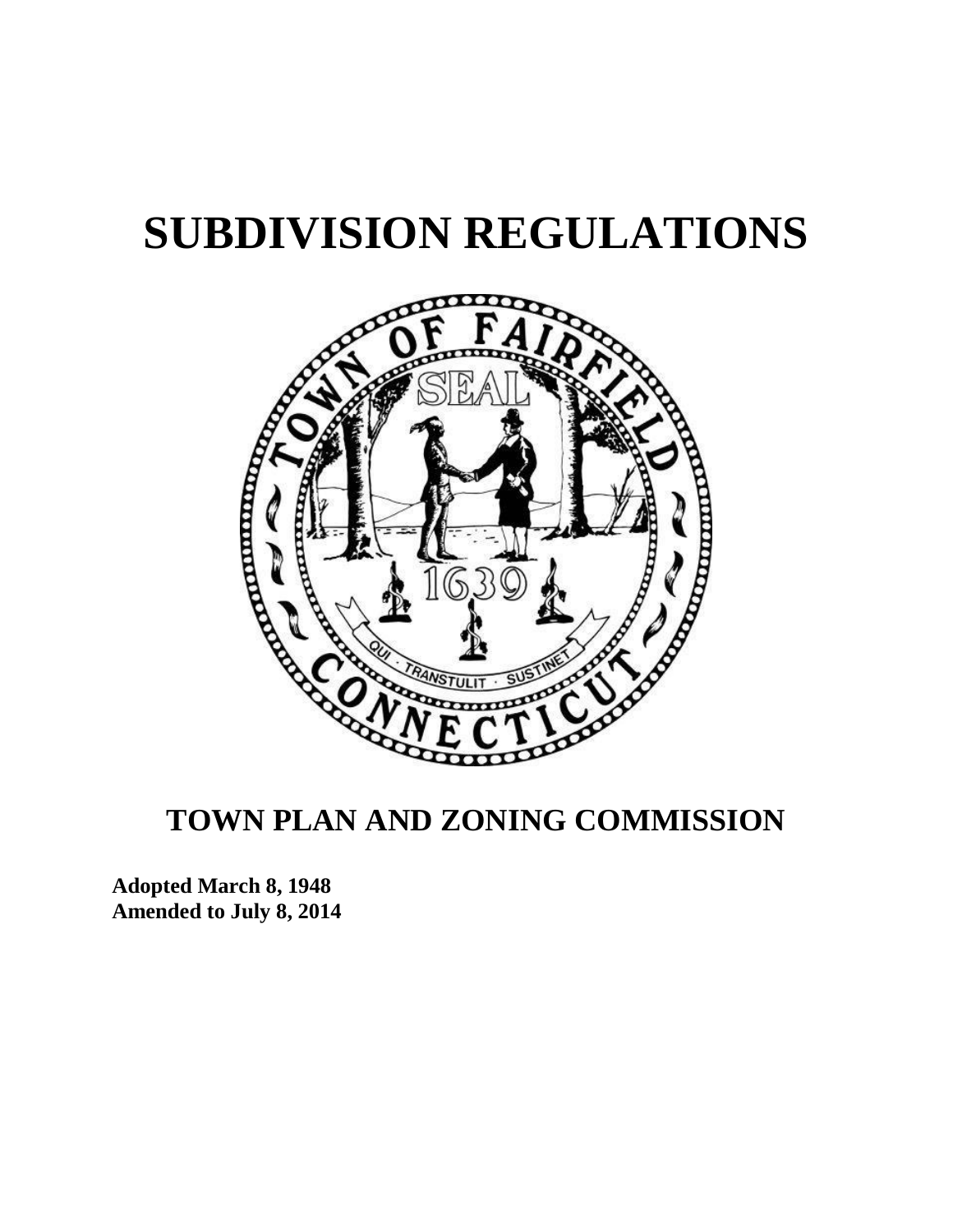### SUBDIVISION REGULATIONS

These regulations shall be known as and may be cited as the Subdivision Regulations of the Town of Fairfield, Connecticut, hereinafter called the "Town". There shall be no subdivision of land except in accordance with these Subdivision Regulations, which are under the jurisdiction of the Town Plan and Zoning Commission, hereinafter called the "Commission".

# 1.0 PROCEDURES

- 1.1 Requirements for Consideration: Before the Commission shall consider any proposed subdivision, the following shall be submitted:
	- 1.1.1 Application: A written application shall be made to the Commission by the applicant. If the applicant is not the owner of the land to be subdivided, the application shall also be signed by the owner. The application shall state the following:
		- a. Date
		- b. Name of applicant
		- c. Addresses to which notices may be sent
		- d. Title and date of map, including revisions
		- e. Surveyor, and engineer if required
		- f. Record owner of property
		- g. Zoning District in which property is located
		- h. Number of Lots
		- i. Signature of applicant
		- j. If the applicant is a corporation, the name and address of each officer, director and stockholder unless the corporation is publicly held in which case only the information as to officers and directors shall be submitted.
		- k. If the applicant is a partnership, the name and address of each partner.
		- l. Existing deed restrictions and easements affecting the property to be subdivided.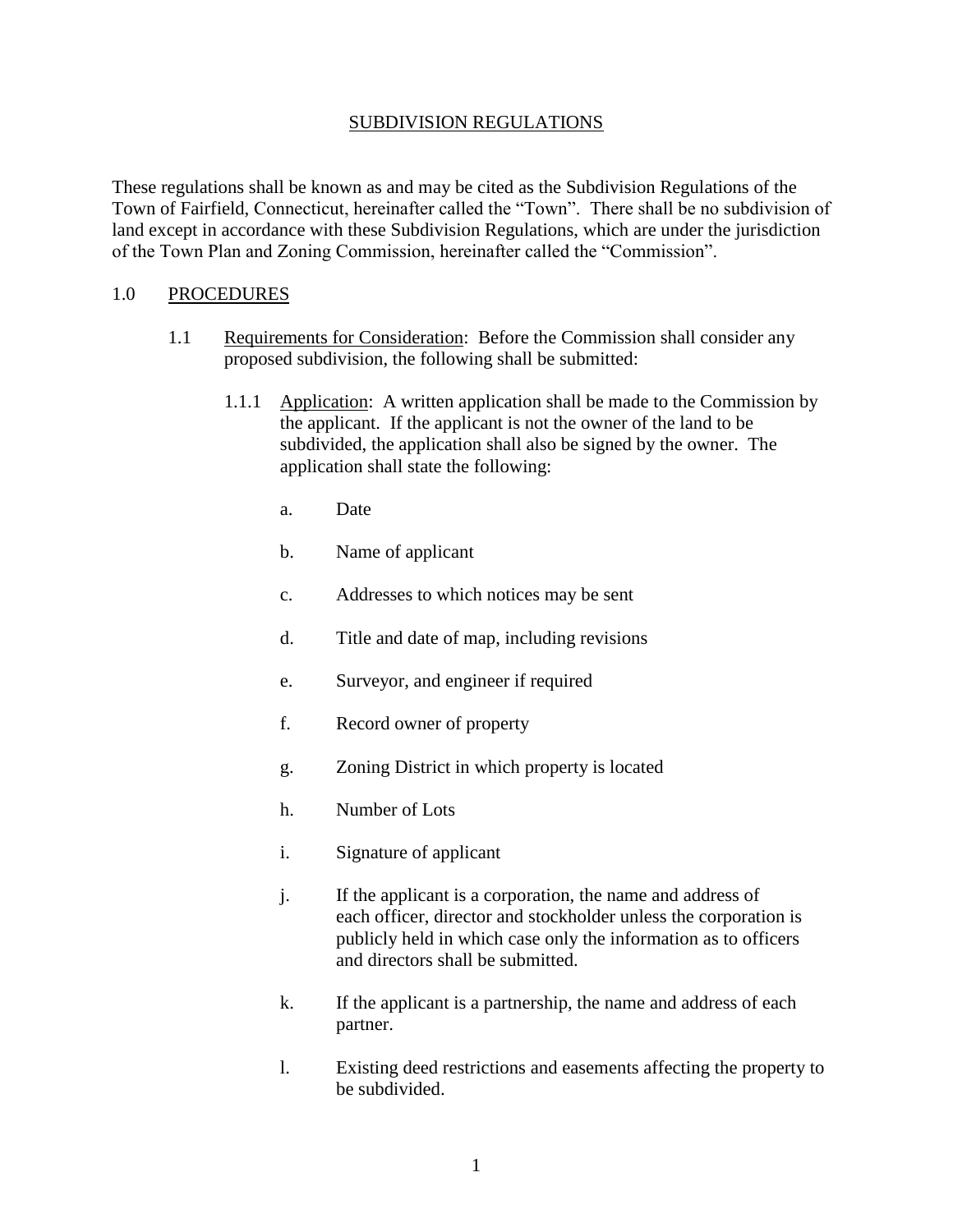- 1.1.2 Fees: Fees in an amount to be set from time to time by the Commission.
- 1.1.3 Map: A subdivision map showing the following:
	- a. Dimensions of the property to be subdivided
	- b. Existing and proposed street lines, lot lines, lot numbers and appropriate lot areas
	- c. Adjoining property lines and names of adjoining streets and owners
	- d. Existing and proposed watercourses
	- e. Existing and proposed easements or rights-of way
	- f. Existing and proposed open space areas
	- g. Street names
	- h. Title and date
	- i. North arrow
	- j. HUD Flood Zone Classification
	- k. A location map drawn to a scale not smaller than one (1) inch equals one thousand (1,000) feet.
	- 1.1.3.1 The subdivision map shall be drawn to a scale not smaller than one hundred (100) feet to the inch. Ten (10) blue or black line prints shall be submitted.
- 1.1.4 Grading and Contour Plans: A grading and contour plan showing, in addition to the requirements of Section 1.1.3 of these Subdivision Regulations, the following:
	- a. Existing and proposed contours at intervals of two (2) feet
	- b. Existing and proposed storm drainage
	- c. Existing utilities, private or public water supplies and private or public sewage disposal systems on site and on neighboring properties
	- d. Lot dimensions and areas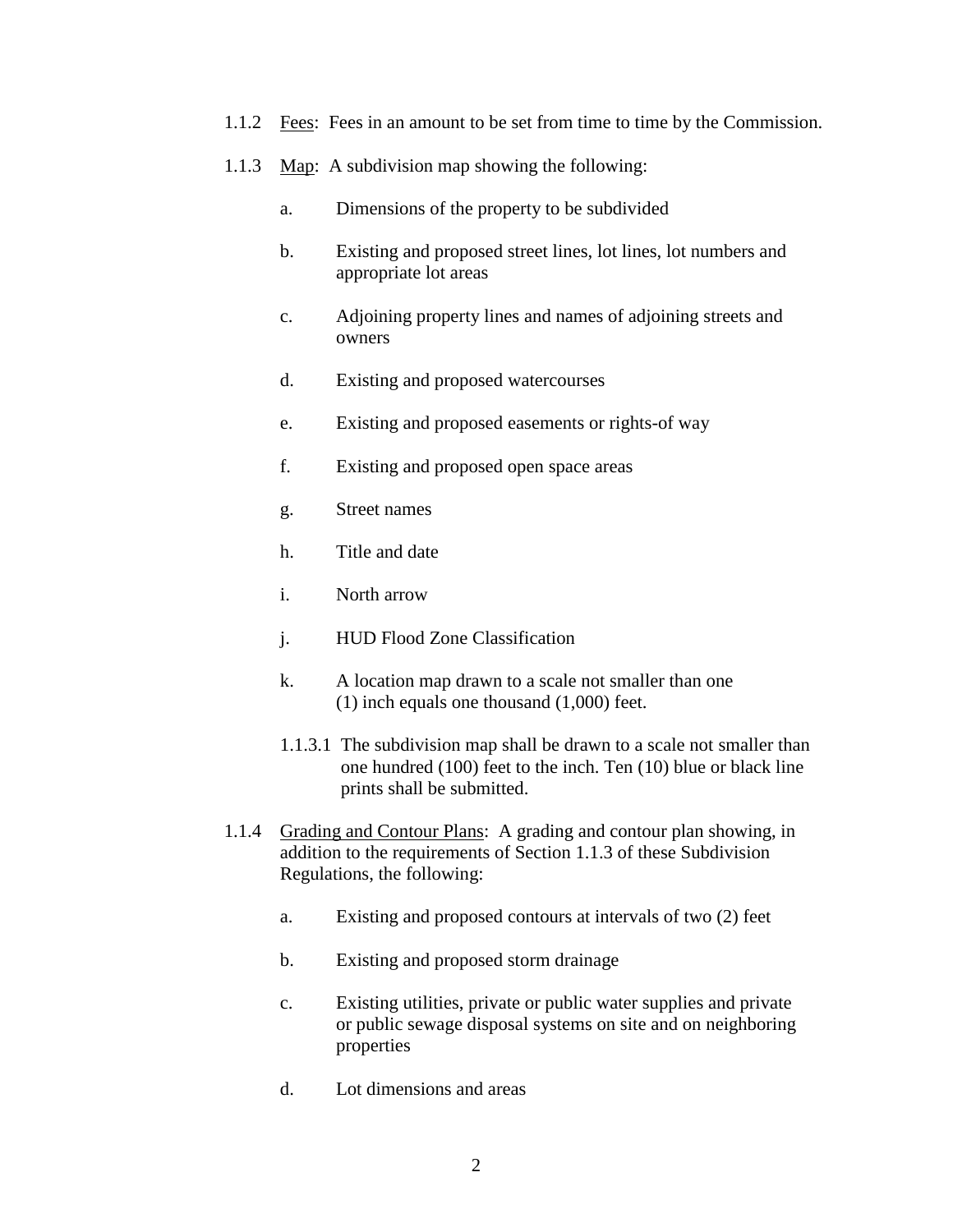- e. Principal wooded areas
- f. Existing and proposed buildings and structures
- g. Existing and proposed curbs and walks
- h. By note, the minimum zoning setback requirements.

Contours and elevations shall be based on the current National Geodetic Vertical Datum. Contours shall extend at least fifty (50) feet into property adjacent to the property to be subdivided. The grading and contour plan shall be drawn to a scale not smaller than sixty (60) feet to the inch. Plans shall not be larger than twenty-four (24) inches by thirty-six (36) inches. An index map shall be drawn on each sheet if more than one sheet is required. Ten (10) blue or black line prints shall be submitted.

- 1.1.5 Construction Plans: Plans and profile drawings for all roads and sanitary and storm sewers. The plans shall show the following:
	- a. Existing ground surface at the centerline and both street lines
	- b. Proposed road centerline profile
	- c. Existing and proposed storm drains and appurtenances
	- d. Existing and proposed sanitary sewers and appurtenances
	- e. Detail drawings of special structures
	- f. Typical road cross-section.

Elevations shall be based on the current National Geodetic Vertical datum. Plan and profile drawings shall be drawn to a horizontal scale one (1) inch to forty (40) feet and a vertical scale of one (1) inch to four (4) feet. Ten (10) blue or black line prints shall be submitted.

1.1.6 Design and Improvement Standards: All plans submitted in conjunction with subdivision application shall meet or exceed the Map Design and Improvement standards found in Section 2.0 and Section 3.0 of these Subdivision Regulations.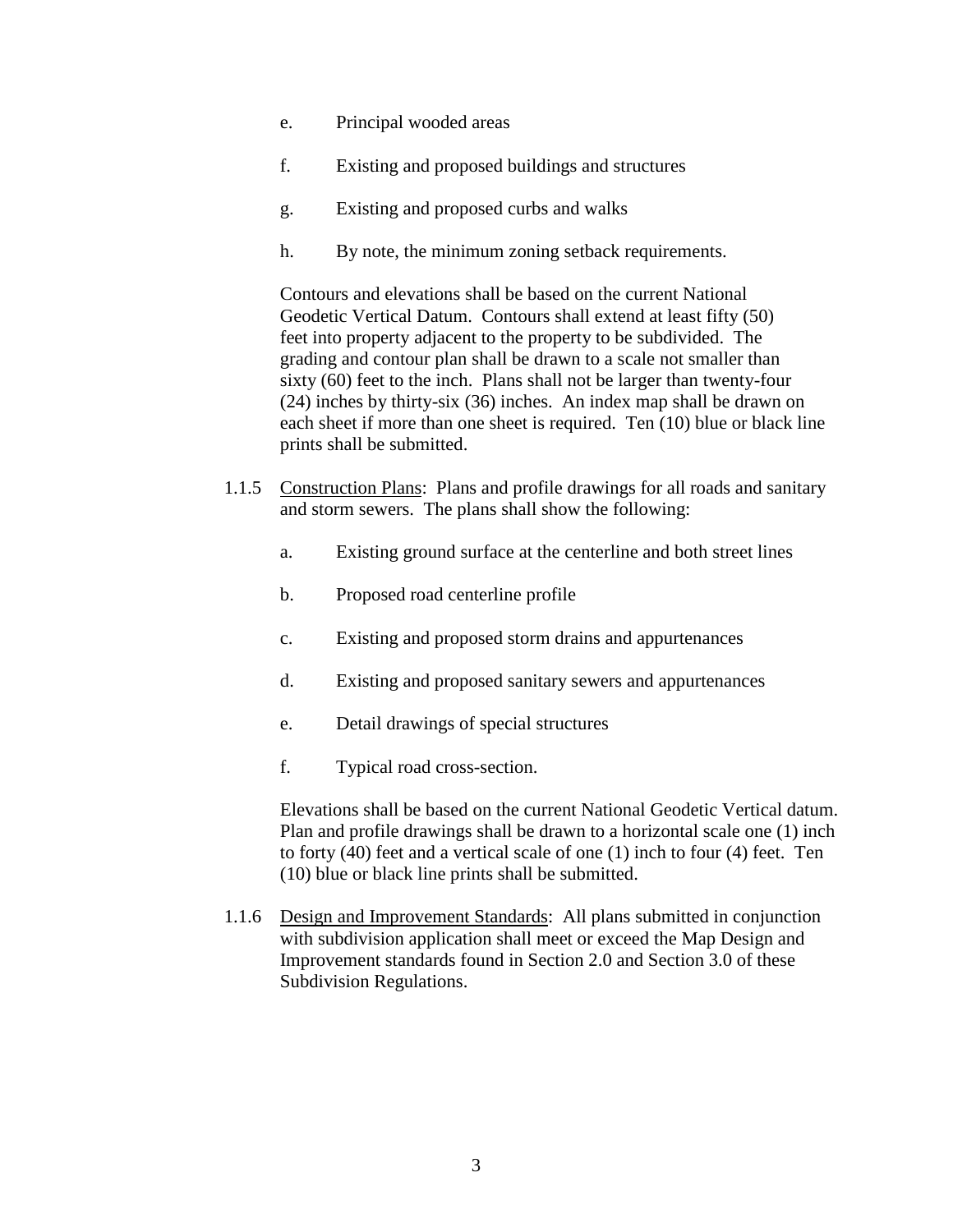- 1.1.7 Flood Protection: All areas designated as special flood hazard areas on the Flood Insurance Rate Map shall be subject to the provisions of Section 32 of the Zoning Regulations relating to flood protection and subject to the following requirements:
	- a. The subdivision shall be consistent with the need to minimize flood damage within the flood prone area;
	- b. All public utilities and facilities, such as sewer, gas, electrical and water systems, shall be located and constructed to minimize and eliminate flood damage;
	- c. Adequate drainage shall be provided to reduce exposure to flood hazards;
	- d. All subdivisions located in a flood prone area shall include base flood elevation data.
- 1.1.8 Town Health Department Certification: When the subdivision is not served by public sewers or public water, the Commission shall obtain a statement from the Town Health Department certifying that the property to be subdivided and the subdivision plans are satisfactory for private sewage disposal systems and water supply systems. The report of the Town Health Department pertaining to required tests on subdivisions using private sewage and/or water supply systems shall be submitted to the Commission prior to any hearing.
	- 1.1.8.1 Town Health Department approval shall be in accordance with the Public Health Code of the Town and State of Connecticut.
	- 1.1.8.2 If site preparation is required in order to receive Town Health Department approval for a subdivision lot, the following procedure shall apply:
		- a. Application for a foundation permit may be approved by the Town agencies upon submission of detailed sanitary disposal plans satisfactory to the Town Health Department. Said plans shall be prepared by a professional engineer licensed to practice in the State of Connecticut;
		- b. The sanitary disposal permit may be issued upon completion of the foundation and site preparation of the sanitary disposal area;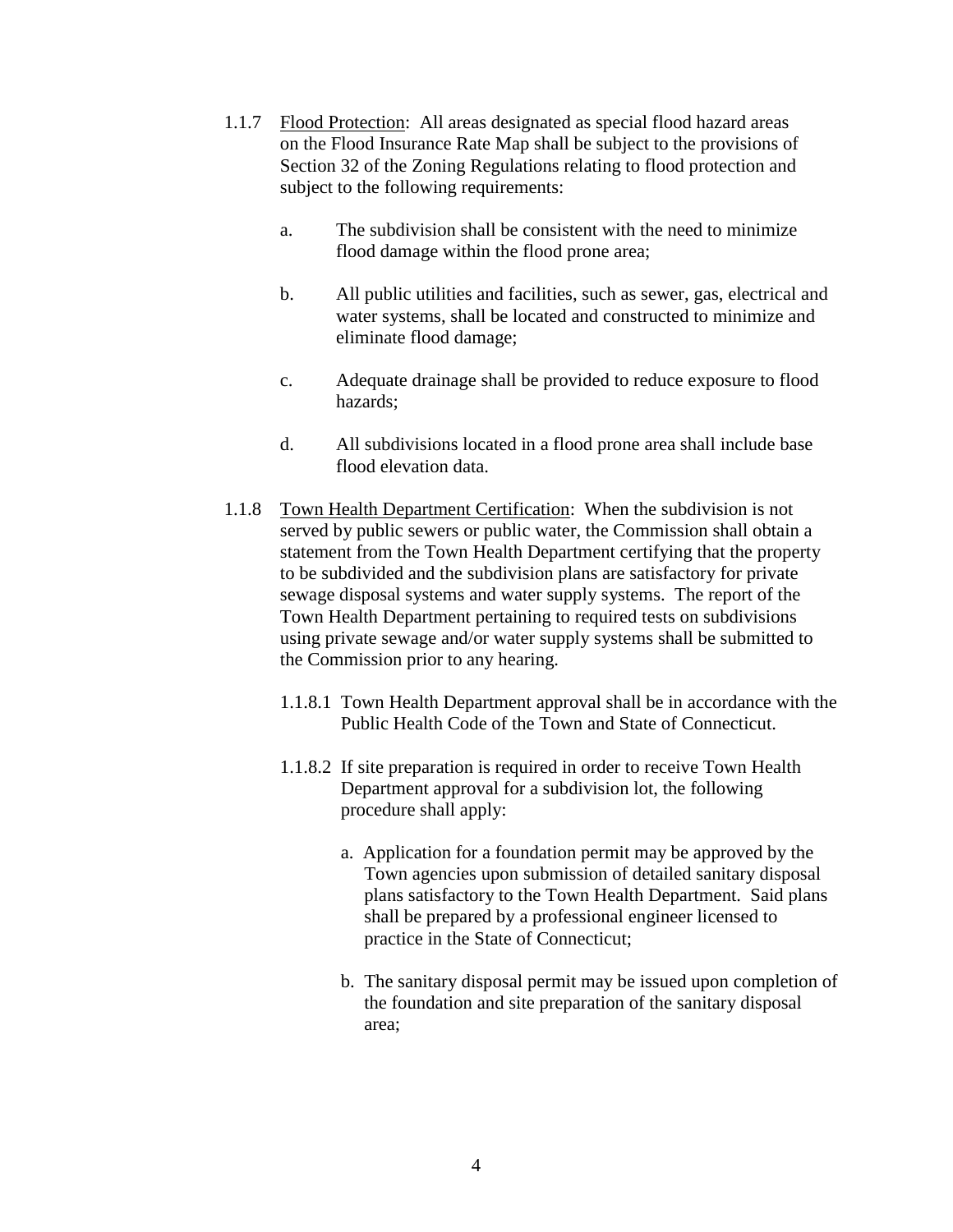- c. The dwelling may not be occupied until the subsurface sanitary disposal system is inspected and approved by the Town Health Department.
- 1.1.9 Water Supply: When in the opinion of the Town Health Department the welfare of the residents of the Town, public safety and health would best be served by the use of public water supply in the proposed subdivision, and, in the opinion of the Commission, it is practicable to do so, based on the location of the nearest extension of a Bridgeport Hydraulic Company water main, the proposed layout of streets and lots and the terrain of the subdivision, the Commission shall require the applicant to obtain public water supply to serve such subdivision. In areas served by public water supply, the applicant shall obtain a letter from the Bridgeport Hydraulic Company stating that the application has been made for water main extension and service to serve the proposed subdivision, that the Bridgeport Hydraulic Company regulations for such extension and service have been complied with and that satisfactory water supply, and pressure and service are available to serve the proposed subdivision. In lieu of such a letter the applicant shall submit satisfactory proof that adequate water supply and pressure and service are available to serve the proposed subdivision and shall place the following note on the map for filing: "Public water supply and water main extension not guaranteed by the Bridgeport Hydraulic Company at the time of approval of this subdivision."
- 1.1.10 Connecticut Department of Transportation: Where a proposed road joins with a state highway, the applicant shall obtain a permit for such connection from the Connecticut Department of Transportation.
- 1.1.11 Easements and Deeds: Easements for sanitary storm drainage and water courses and public rights-of-way established on the map for filing shall be confirmed by written easement and deeds describing the land involved and privileges of the Town in a form satisfactory to the Town Counsel.
- 1.1.12 Traffic Report: A traffic study shall be prepared by a licensed Professional Engineer for all applications creating ten or more lots and involving street construction. A traffic study may be required for a lesser number of lots at the discretion of the Commission. Such report shall address the standards found in Section 2.0 of the Subdivision Regulations, and shall be of such character that it can be used for building purposes without danger to the public safety.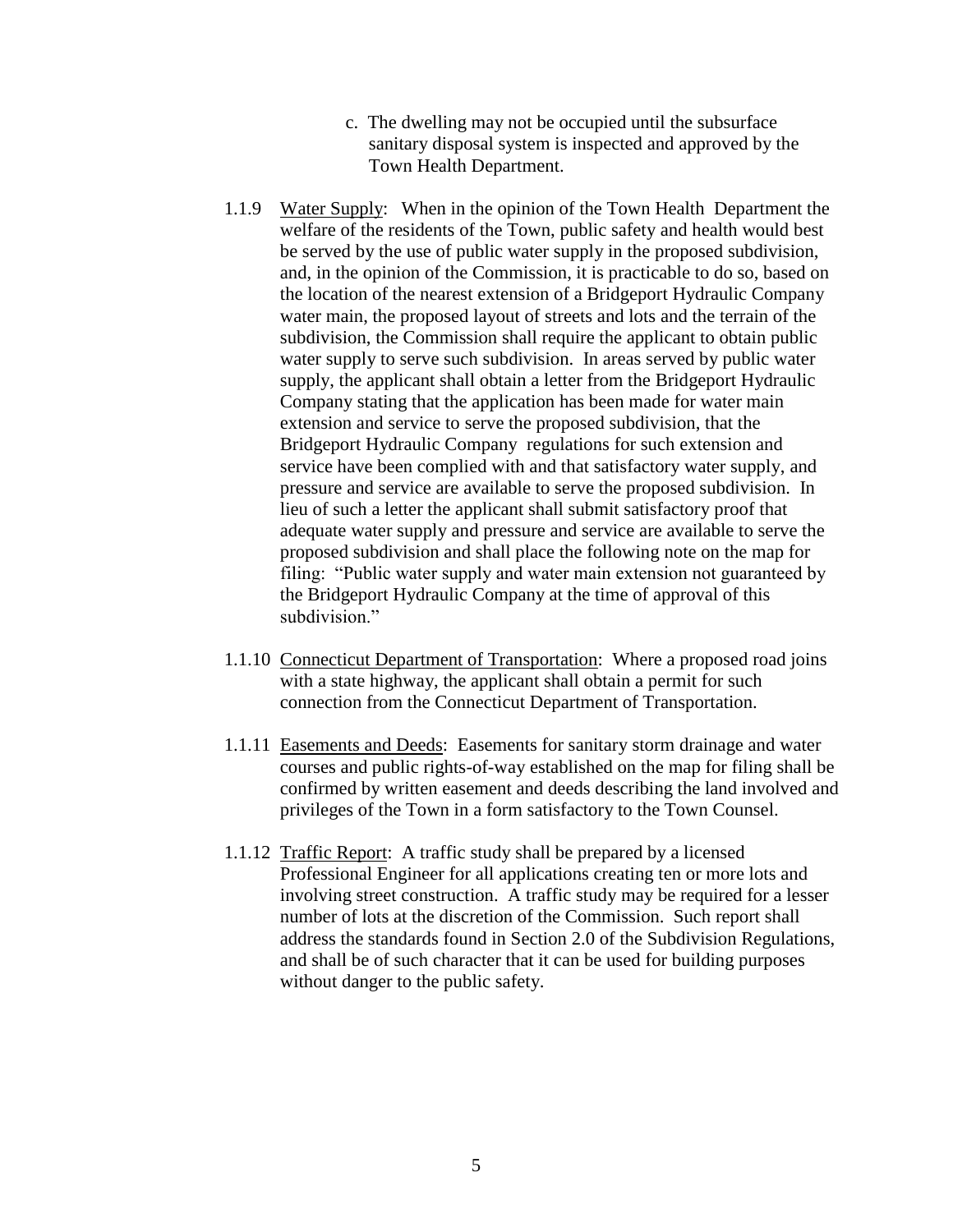- 1.1.13 Solar Energy: The applicant shall demonstrate to the Commission that he has considered, in developing the plan, using passive solar energy techniques which would not significantly increase the cost of housing to the buyer, after tax credits, subsidies and exemptions. As used in this section, passive solar energy techniques mean site design techniques which maximize solar heat gain, minimize heat loss and provide thermal storage within a building during the heating season, and minimize heat gain and provide for natural ventilation during the cooling season. The site design techniques shall include, but not be limited to: (I) house orientation; (II) street and lot layout; (III) vegetation; (IV) natural and man made topographical features; and (V) protection of solar access within the development. The provisions of this section shall not apply to a subdivision of property qualified as a Transportation/Commercial Park pursuant to Section 21.16.6 of the Zoning Regulations.
- 1.1.14 Historic Preservation: The integrity of the Town's historical resources shall be maintained through careful design of subdivision layouts and related improvements such that impacts to historic resources are minimized or eliminated. Any subdivision of land within a Historic District or including or abutting historic property within the jurisdiction of the Historic District Commission of the impact to historic resources and the appropriateness of the proposed subdivision design. This requirement shall also extend to any property identified in the Town's Architectural and Historical resource survey most recently completed. Failure of the Historic District Commission to report within forty-five (45) days of referral shall be taken as a favorable recommendation.
- 1.1.15 Other Evidence: Other evidence shall be submitted establishing that the property to be subdivided is of such character that it can be used for building purposes without danger to health or the public safety, that proper provision will be made for water, drainage and sewerage and, in areas contiguous to brooks, rivers or other bodies of water subject to flooding, including tidal flooding, that proper provision will be made for protective flood control measures, that in places deemed proper by the Commission open spaces for parks and playgrounds will be established, and, if the Commission shall have adopted a Master Plan affecting the area of the proposed subdivision, that any proposed street shown on the subdivision plan is in harmony with existing or proposed principal thoroughfares shown on the Master Plan, especially in regard to safe intersections with such thoroughfares and that adequate sight lines for individual driveways have been provided.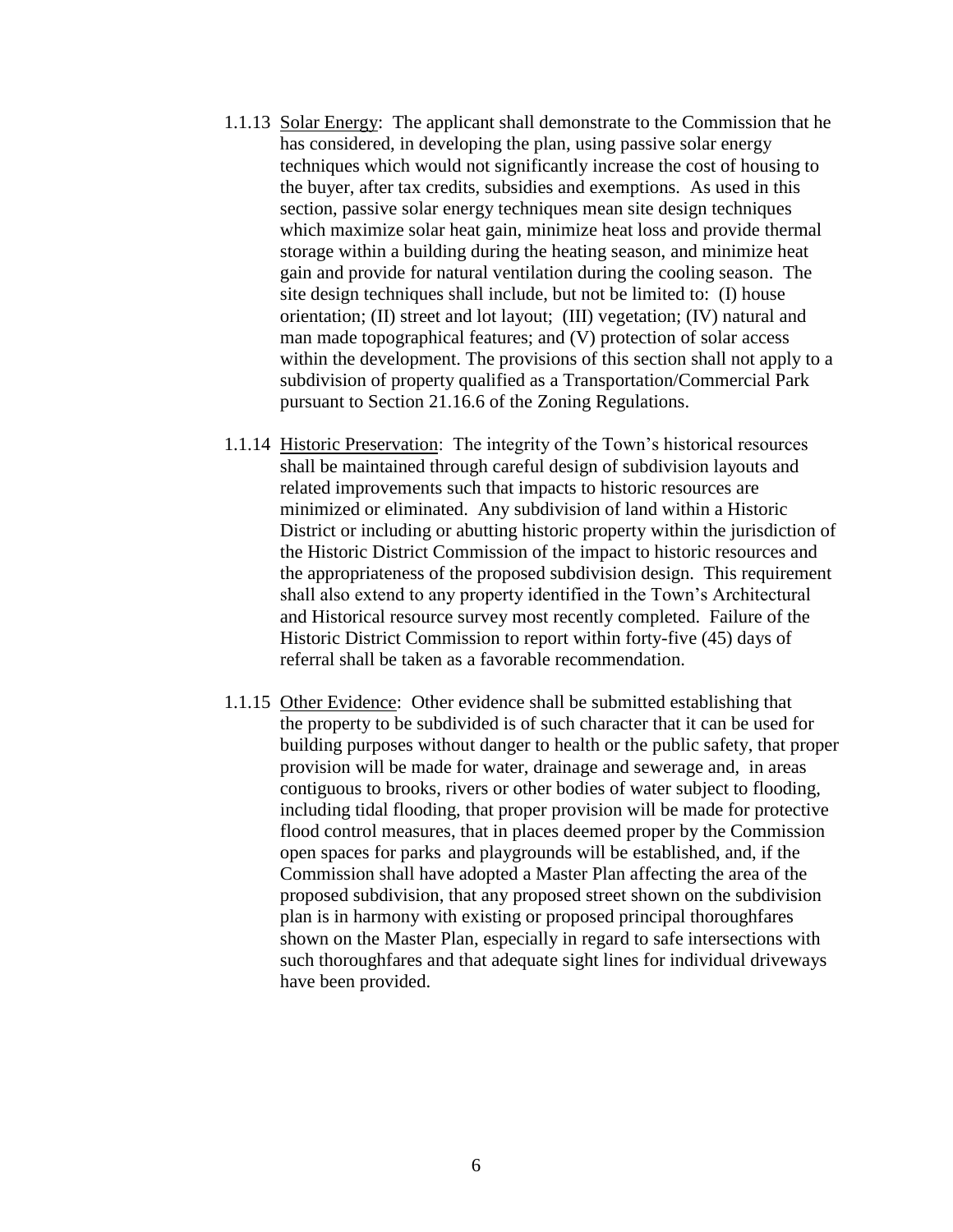- 1.1.16 Notice: The applicant shall also submit stamped envelopes addressed to each of the owners, as of the date of the application, of all properties which are subject to the application and all properties within two hundred (200) feet of any portion of such properties. Such names shall be those indicated on the most recent tax assessment list of the Town and shall include the actual owners of record where known.
- 1.2 Consideration of Application: After the foregoing requirements for consideration of an application have been met, the Commission shall pursue the following procedure:
	- 1.2.1 Public Hearing: The Commission shall consider the proposed subdivision and, if it finds that the subdivision documents and data conform to the requirements of these Subdivision Regulations, the Commission may hold a public hearing on any subdivision involving five (5) or fewer lots and shall hold a public hearing on any subdivisions involving more than five (5) lots. Notice of the public hearing shall be given in accordance with the Connecticut General Statutes.
	- 1.2.2 Approval: The Commission shall approve the proposed subdivision if it finds the subdivision map and plans and accompanying certificates, documents and data conform to the conditions and requirements of these Subdivision Regulations. Approval shall be deemed revoked ninety (90) days after the date approval is granted unless the map for filing shall have been endorsed by the Commission and filed with the Town Clerk unless extended pursuant to the Connecticut General Statutes.
- 1.3 Requirements for Final Subdivision Consideration: After the Commission has approved the maps and plans referred to in Section 1.1 of these Subdivision Regulations, the applicant shall submit to the Commission a final subdivision map for filing in the Town Clerk's Office. Such map for filing shall show, in addition to the requirements of Section 1.1.3 of these Subdivision Regulations, the following:
	- a. Lot dimensions with all angles or bearings. Distances shall be to the nearest one hundredth (1/100) of a foot. Angles and bearings shall be to the nearest ten (10) seconds. Where the boundary follows an irregular line, a tie line shall be shown in order to "close" the lot;
	- b. Lot areas;
	- c. Curve data including the central angle, radius and arc distance of all tangential curves. If the curves are not tangential, sufficient data shall be provided in order to close the lot or parcel shown.
	- d. Graphic scale
	- e. Existing and proposed monument locations;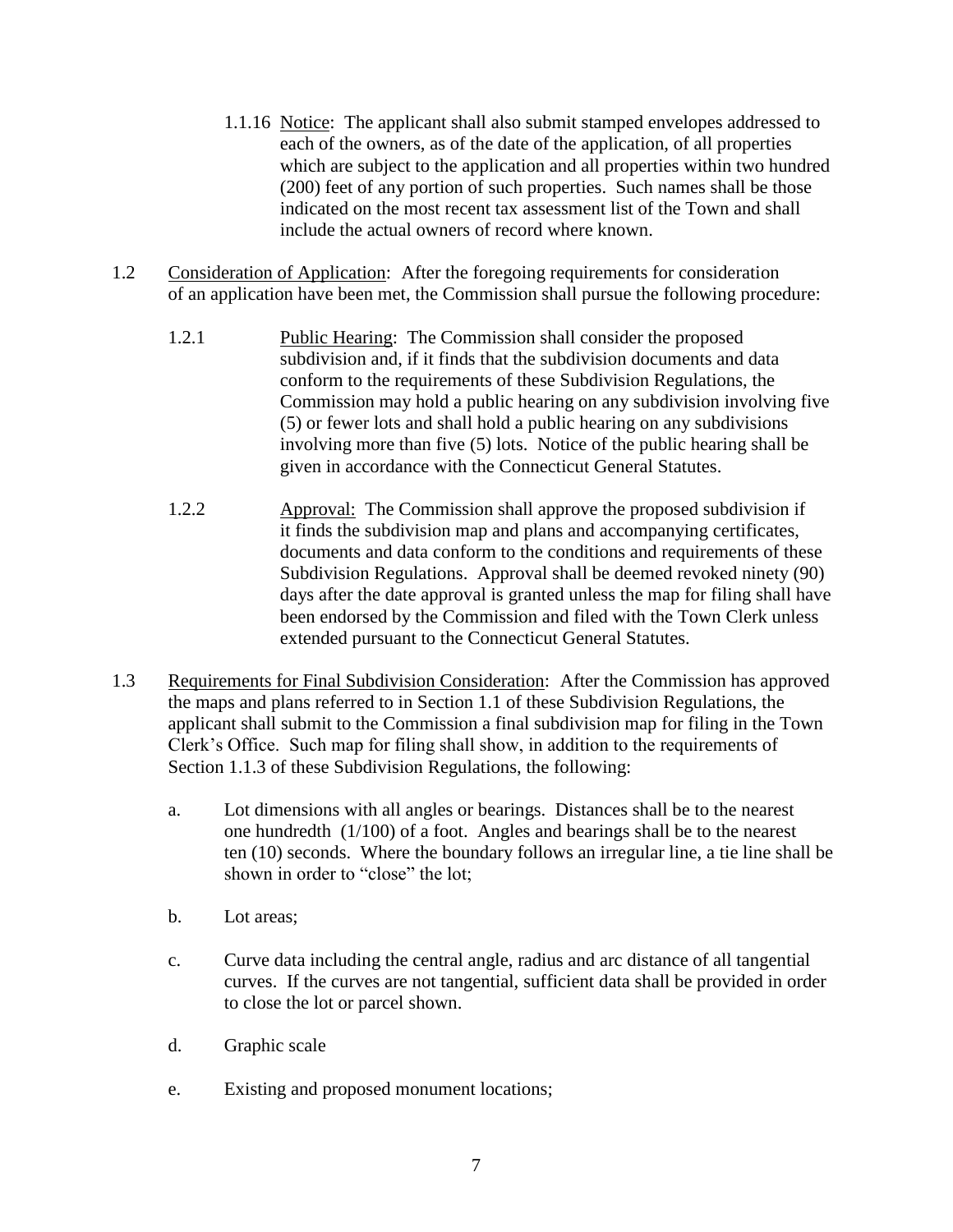- f. Error of closure, which shall be one in five thousand or better;
- g. The relationship of the proposed subdivision and streets to monuments, Town and State Highways and to abutting properties:
- h. The words "Approved by the Town Plan and Zoning Commission" with a designated place for the signature of the Chairman or Secretary and date of signing.
- 1.3.1 Final Submitted Maps and Plans: All final plans shall be submitted on materials conforming to the requirements of the Connecticut General Statues. The number and sizes shall be as follows:
	- a. Subdivision Plan Two (2) copies either twelve (12) inches by eighteen (18) inches or twenty-four (24) inches by thirty-six (36) inches;
	- b. Grading and Contour Plan one (1) copy either twelve (12) inches by eighteen (18) inches or twenty-four (24 inches by thirty-six (36) inches;
	- c. Construction Plans and Profile one (1) copy either twenty-two (22) inches by thirty-six (36) inches or twenty-four (24) inches by thirty-six (36) inches;
	- d. Scales on all of the foregoing shall conform to the requirements of Sections 1.1.3, 1.1.4 and 1.1.5 of these Subdivision Regulations.
	- e. One copy of the subdivision plan at a scale of one inch equals one hundred feet  $(1" = 100")$ .
- 1.3.2 Map Endorsement Security for Completion of Improvements: The Commission shall not endorse the map to permit filing with the Town Clerk until after the actual completion of the subdivision improvements in accordance with the plans as approved or until the applicant files with the Commission either, (a) cash or savings account passbook or certificate in such amount as the Commission deems sufficient, or b) a first mortgage in favor of the Town for the entire property to be subdivided in such form as the Commission may require. No such mortgage shall be accepted by the Town until the applicant shall have filed with the Commission a certificate of title to the property with a full report of title on the property to be mortgaged. Such mortgage shall be conditional on the substitution of a cash or equivalent bond prior to commencement of subdivision improvements and the following note shall be placed on the final map:

"No actual subdivision improvements will be made until such time as a cash or equivalent bond has been posted in substitution of the mortgage security."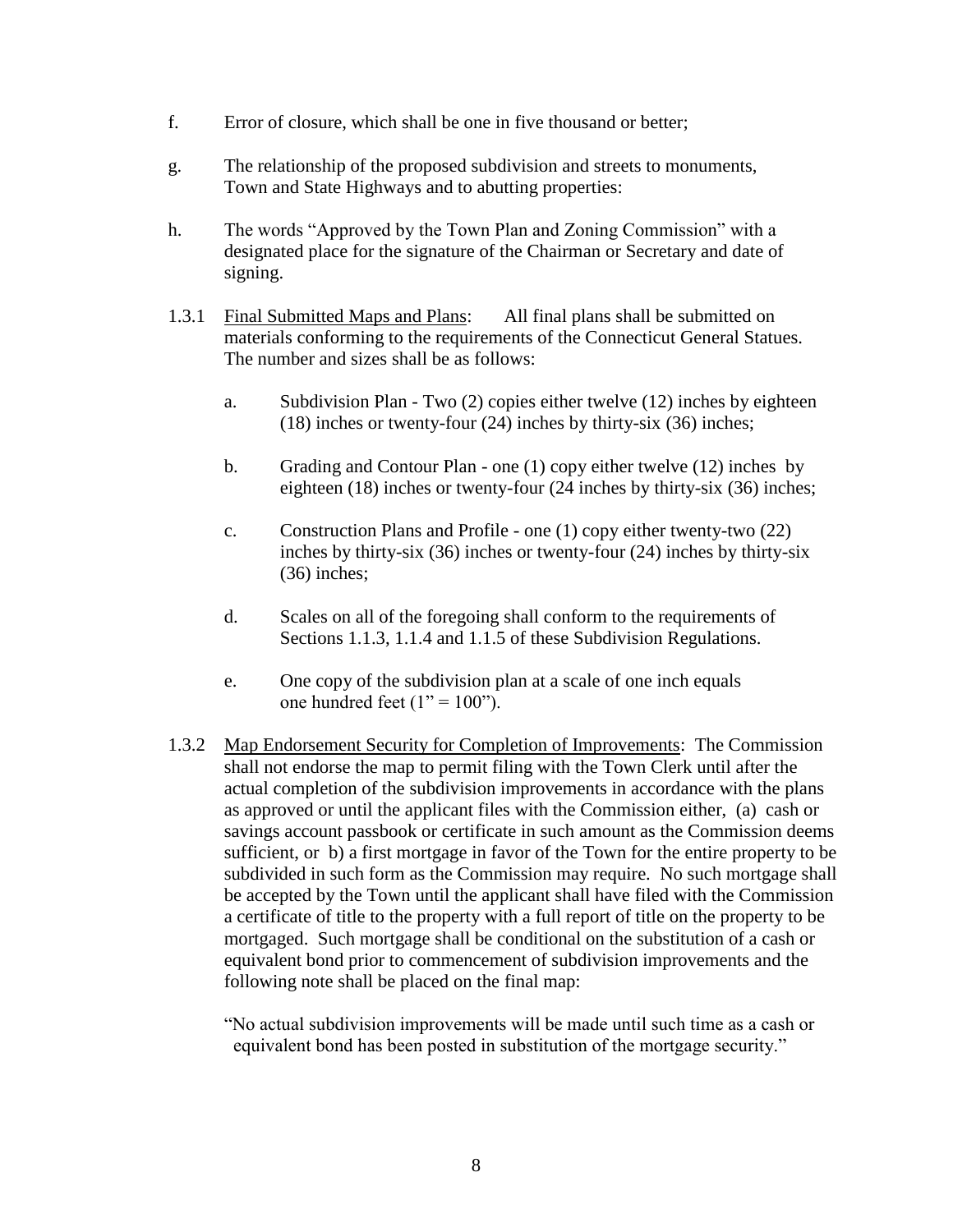Such bond shall be conditioned upon the completion of the subdivision improvements within such time as the Commission prescribes and in accordance with the plans as approved.

- 1.3.3 Filing: The subdivision map and easements shall be filed with the Town Clerk by the Commission at the expense of the applicant.
- 1.3.4 Security Release: If security is given for completion of improvements, and thereafter the work is substantially completed as evidenced by an interim inspection report of the applicant, the Commission in its discretion may release not more than fifty (50) percent of the original amount of value of such security. The release of the remainder shall be conditioned upon the following:
	- 1.3.4.1 Further written request:
	- 1.3.4.2 A public hearing with notice that such release has been requested, which notice shall be published in accordance with the requirements of Section 3.3 of the Zoning Regulations, and shall identify the site, the name of the applicant and the amount of the remainder of the security sought to be released;
	- 1.3.4.3 A post construction survey by a registered land surveyor licensed to practice in the State of Connecticut establishing the final location and grades of all required improvements within the street lines and with all easements and such other matters as shall be required by the Town Engineer, and approved by the Town Engineer; and
	- 1.3.4.4 A further written inspection report of the Town Engineer.

#### 2.0 MAP DESIGN STANDARDS

- 2.1 Streets: Streets shall be planned in such a way as to provide a safe and convenient road system for present and prospective traffic.
	- 2.1.1 Classification of Streets: All streets shown on the subdivision map shall be classified by the Commission as follows:
	- 2.1.1.1 Major Thoroughfares: The Commission shall classify a street which is a traffic artery between large areas of the Town and on which through traffic will be dominant as a major thoroughfare.
	- 2.1.1.2 Secondary Thoroughfares: The Commission shall classify a street which supplements the major thoroughfare system and is primarily a means of travel between this system and smaller areas or among smaller areas and on which through traffic is somewhat dominant as a secondary thoroughfare.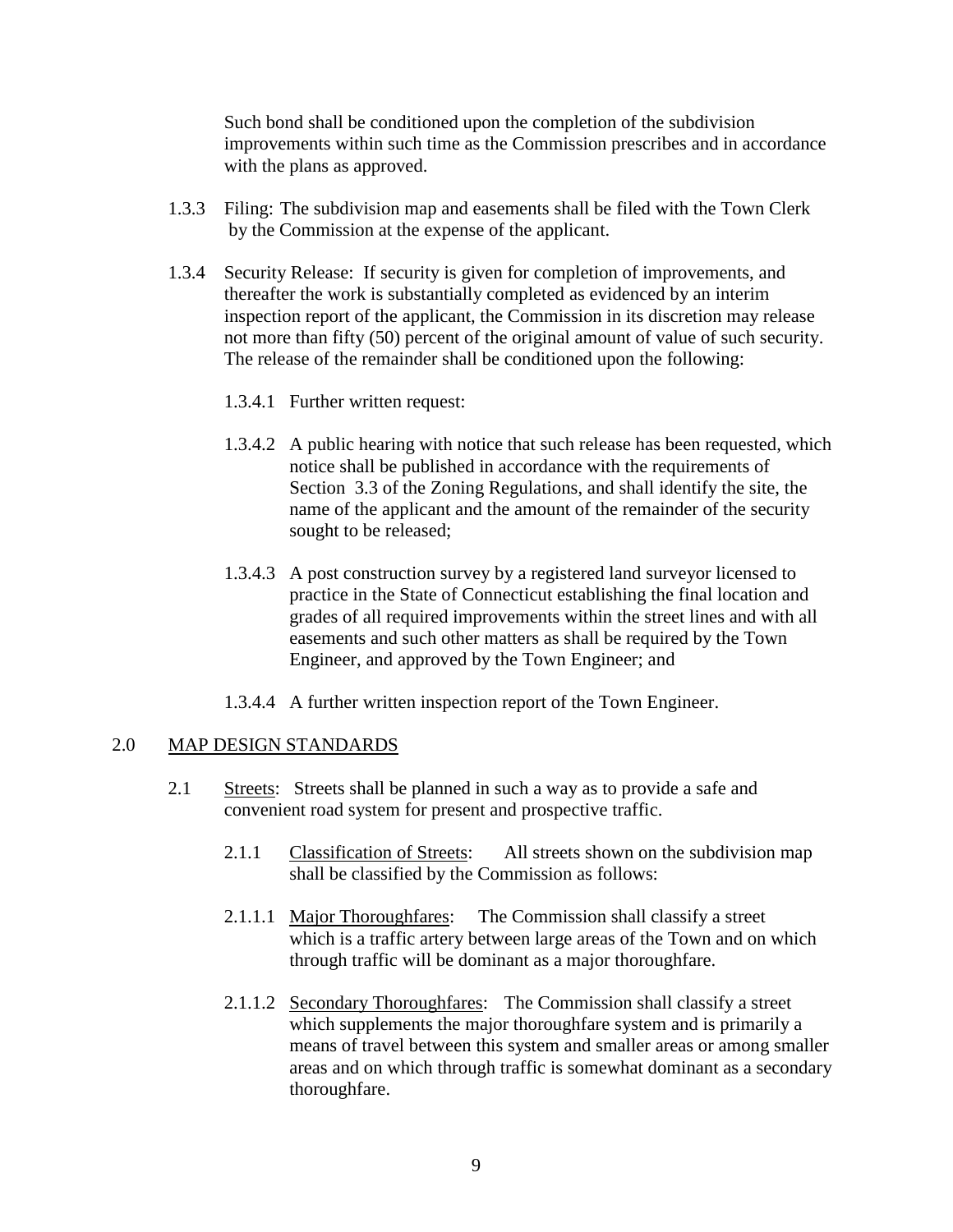- 2.1.1.3 Local Streets: The Commission shall classify a street which primarily provides access to abutting properties as a local street.
- 2.1.1.4 Private Streets: In Residence "AAA" and "AA" Districts and in a subdivision within a Transportation/Commercial Park qualified pursuant to the Provisions of Section 21.16.6 of the Zoning Regulations the Commission may classify a street as a private street upon request of the applicant and upon receipt of a signed acknowledgment from the applicant that the Town is not expected to accept the private street for public maintenance. The Commission may classify a street as a private street only in unusual circumstances where conditions of the land to be subdivided and the adjoining neighborhood would make a private street especially appropriate and where the proposed street will provide only the same traffic service as a local street and will not be an essential link in a safe and convenient system for traffic service as a local street and will not be an essential link in a safe system for traffic circulation in the surrounding area. Any private street thus approved by the Commission shall be so designated on the map for filing.
- 2.1.1.5 Rear Lot: A rear lot is a lot which does not have frontage on an improved public street or which, if it does have such frontage, is not of such shape that some portion of the required square on the lot is located within the area required for setback from a street line. Rear lots, as defined herein, shall be permitted only in Residence "AAA" and "AA" and in a subdivision within a Transportation/Commercial Park qualified pursuant to the provisions of Section 21.16.6 of the Zoning Regulations.
- 2.1.1.6 Private Accessway for Rear Lot: The term accessway shall mean a private way for vehicular traffic serving no more than a single interior residential lot. When, in the opinion of the Commission, the twenty (20) foot accessway to a rear lot is sufficiently distant from a public street to make fire protection or any other public service to the homesite difficult without entry upon such accessway, then the accessway shall be graded in accordance with a construction plan and profile approved by the Town Engineer. Said accessway shall be constructed in accordance with Section 3.3.1 and 3.3.2 of these Subdivision Regulations, except that the sub-base shall be considered the surface course and shall be ten (10) inches thick and laid in one course. Such improvements shall be made along the entire length of the accessway and shall be at least sixteen (16) feet in width.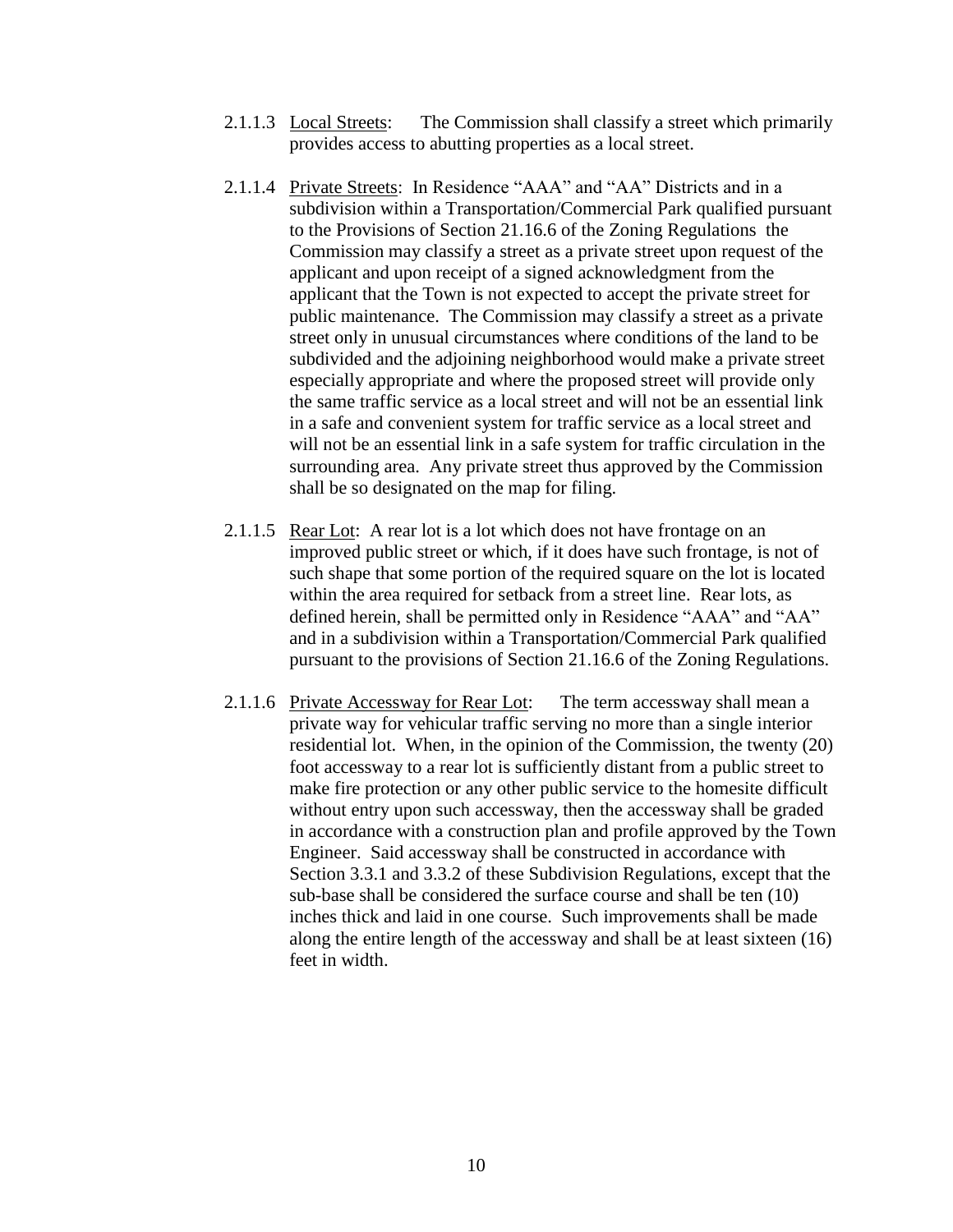- 2.1.2 Street Width: Streets shall have the following minimum width according to their classification:
	- 2.1.2.1 Major thoroughfares: Sixty (60) feet;
	- 2.1.2.2 Secondary thoroughfares: Sixty (60) feet;
	- 2.1.2.3 Local streets: Fifty (50) feet;
	- 2.1.2.4 Private street: Twenty (20) feet to serve one (1) building lot; thirty (30) feet to serve no more than six (6) building lots; and fifty (50) feet to serve more than six (6) building lots. In a subdivision within a Transportation/Commercial Park qualified pursuant to the provisions of Section 21.16.6 of the Zoning Regulations a Private Right of Way as defined in Section 21.16.10.1 of the Zoning Regulations having a minimum paved width of twenty-four (24) feet may serve no more than seven (7) building lots.
- 2.1.3 Street Alignment: The minimum radius of curvature at the center line of streets to be dedicated to the Town shall be as follows:
	- 2.1.3.1 Major thoroughfares: One thousand eight hundred (1,800) feet;
	- 2.1.3.2 Secondary thoroughfares: Six hundred (600) feet;
	- 2.1.3.3 Local streets: One hundred and fifty (150) feet.
- 2.1.4 Intersections: The following standards shall apply to street intersections:
	- 2.1.4.1 No more than two (2) thoroughfares shall intersect at any one point;
	- 2.1.4.2 Major thoroughfares, secondary thoroughfares, and local and private streets intersecting such thoroughfares shall not intersect at an angle of less than eighty-five (85) degrees. No local or private street shall intersect another local street at an angle of less than forty-five (45) degrees. It is desirable that all streets intersect at right angles;
	- 2.1.4.3 Intersecting street lines of major thoroughfares, secondary thoroughfares and local and private streets intersecting such thoroughfares shall be rounded at the corner with a minimum radius of twenty (20) feet. Intersecting local street lines, and private street lines intersecting such thoroughfares shall be rounded at the corner with a minimum radius of fifteen (15) feet;
	- 2.1.4.4 Safe and adequate sight lines for the particular conditions as determined by the Town Engineer shall be provided.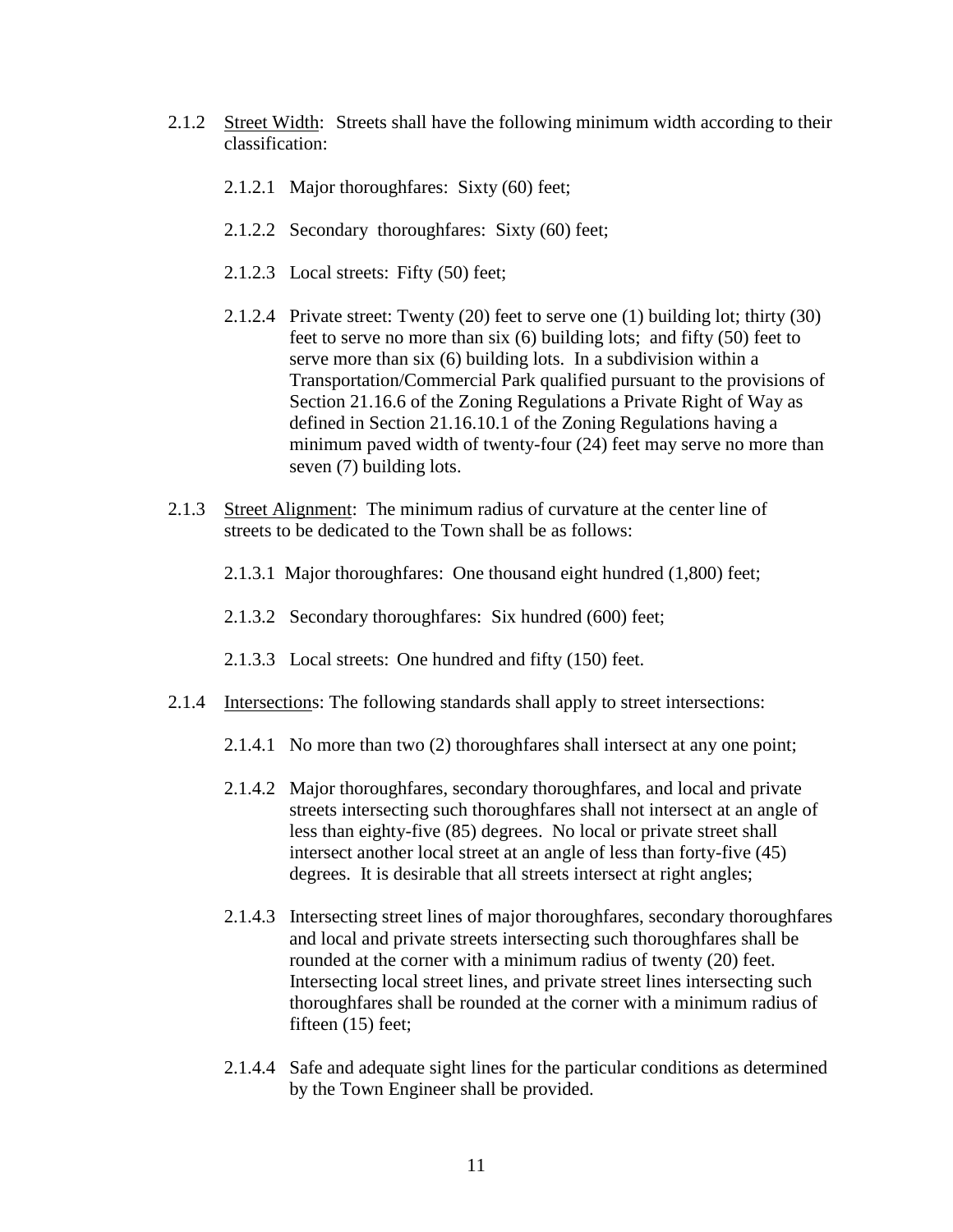- 2.1.5 Relation to Adjoining Areas: Proposed local streets shall be planned to discourage through traffic and to provide a safe and convenient system for present and prospective traffic in the area surrounding the proposed subdivision. Proposed major thoroughfares and secondary thoroughfares shall be planned to provide for continuation of existing streets in adjoining areas with an alignment in accordance with the standards provided herein and for proper projection into adjoining properties shall be carried to the boundary line; no reserve strips shall be permitted.
- 2.1.6 Cul-de-sacs: Cul-de-sacs are streets closed at one end and which will not be extended in the future. No such street shall provide sole frontage to more than ten (10) building lots nor shall any such street provide sole frontage to less than three (3) building lots.
- 2.1.7 Turnarounds: A turnaround with a minimum radius of fifty (50) feet and a paved area with a radius of forty-five (45) feet shall be provided at the closed end of all public cul-de-sac streets and all private cul-de-sac streets with a right-of-way of fifty (50) feet or more. Deadend streets which are to be projected into adjoining property at some future date and which provide sole access to one or more building lots shall be provided at the closed end with a turnaround with a minimum radius of forty (40) feet. Land for a turnaround on a public deadend street which will at some future date be projected into adjoining property may be provided in the form of an easement to the Town which shall contain a condition for an automatic termination of the easement upon extension of the street. Pavement for the temporary turnaround shall be removed by the subdivider of the adjoining property upon the termination of the temporary turnaround easement and as a condition of the projection of the street into the adjoining property. Such subdivider shall install curbs and sidewalks and shall loam and seed the disturbed area of the adjoining property upon the termination of the temporary turnaround easement.
- 2.1.8 Street Names: Streets shall bear names which do not duplicate or too closely approximate in spelling or sound like existing street names in the Town or in any adjacent towns.
- 2.1.9 Monuments: Three (3) monuments, preferably on a tangent and with an unobstructed line of sight between them, shall be provided for each one thousand (1,000) feet of street and shall be spaced not less than two hundred (200) feet apart. The location of monuments shall be subject to the approval of the Town Engineer.
- 2.1.10 Existing Streets: A proposed subdivision abutting an existing Town street shall provide for proper construction and widening of said street to fifty (50) feet or to to a greater width depending upon the classification given said street by the Commission. The Commission may modify this requirement in its discretion.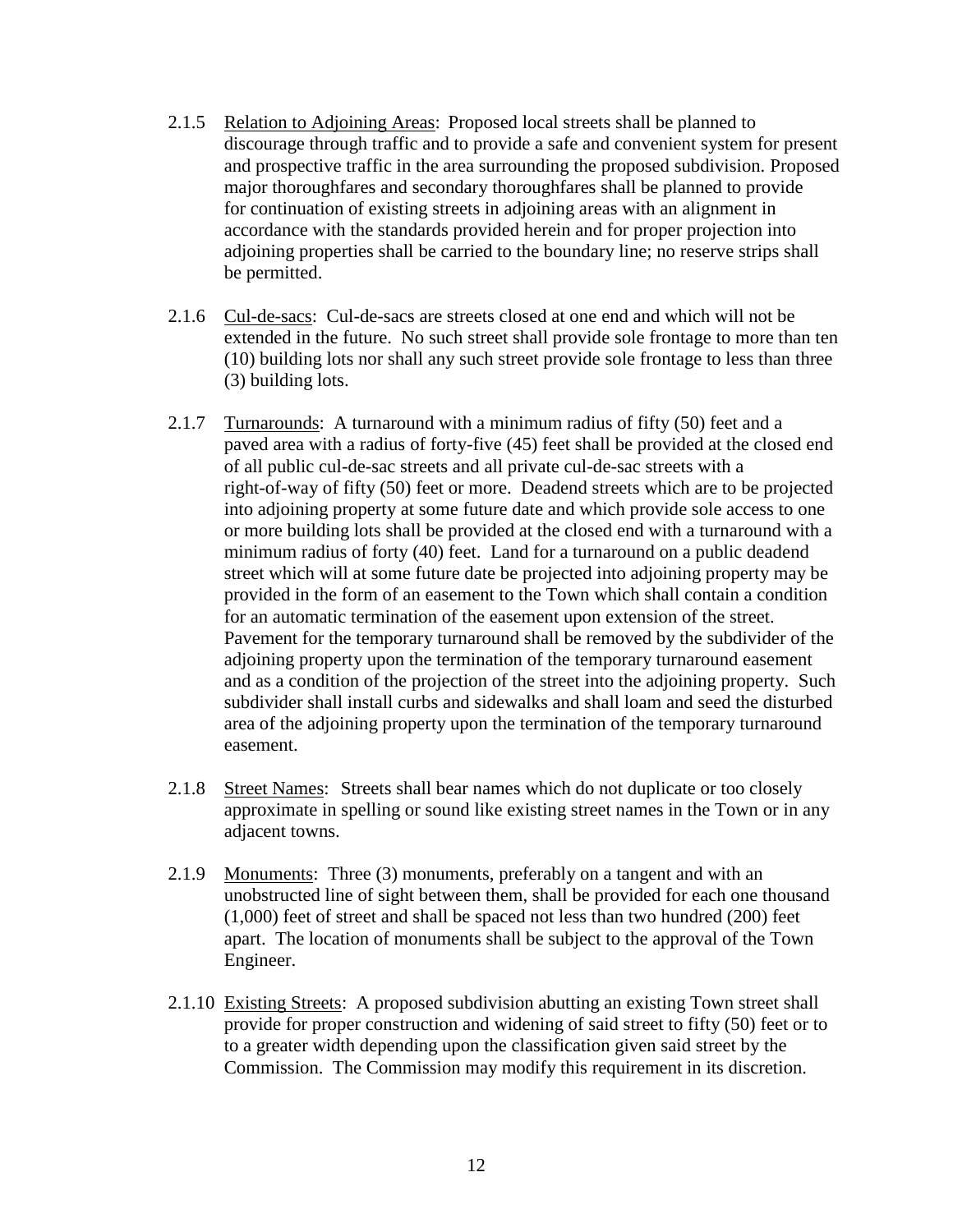- 2.1.11 Street Lines: Street lines on each side of a proposed street shall be parallel or shall be concentric arcs.
- 2.2 Easements: Easements, fifteen (15) feet in width, shall be provided for storm water and sanitary sewer pipes which will not be installed in public streets. Easements shall also be provided for the full width of the channel of established water courses, brooks, streams and rivers.
- 2.3Open Space: Each plan of subdivision or resubdivision of a tract or parcel(s) of land which equals or exceeds four (4) acres or proposes five (5) or more lots shall provide for the dedication of space for parks, playgrounds, recreational areas, or open space. Land to be dedicated hereunder shall not be less than ten (10) percent of the total area of the subdivision. In determining the total area of the subdivision, the Commission may consider not only the tract or tracts of land to be immediately subdivided, but also any other adjacent tract or tracts owned, controlled or under agreement to buy, or option to buy, by the subdivider. The Commission, at its discretion, may require open space dedication for subdivisions of less than four (4) acres and fewer than five (5) lots if such property is adjacent to existing open space, park, or recreational land and such dedication can accomplish one or more of the objectives of Section 2.3.1.
- 2.3.1 Open Space Objectives: Land to be dedicated under this section shall be an integral part of the subdivision and shown on the subdivision map and chosen on the basis that it has suitable access, shape, dimension, character, location, and topography to accomplish one or more of the following purposes:
	- 2.3.1.1 To promote the Town's Master Plan and other adopted open space and recreation plans for the Town
	- 2.3.1.2 To provide greenbelts, hiking and bridle trails connecting existing parks, trails, and open spaces
	- 2.3.1.3 To preserve land as undeveloped open space which preserves the appearance, character, and natural beauty of an area
	- 2.3.1.4 To preserve land for park and recreation purposes
	- 2.3.1.5 To preserve land for the purpose of conserving natural resources
	- 2.3.1.6 To preserve and protect particular areas and terrain having qualities of natural beauty or historic interest
	- 2.3.2 Wetlands: The Commission may require that the percentage of land within the proposed dedicated open space, which is wetlands or watercourses, be no greater than the percentage of land within the entire subdivision which is wetlands or watercourses.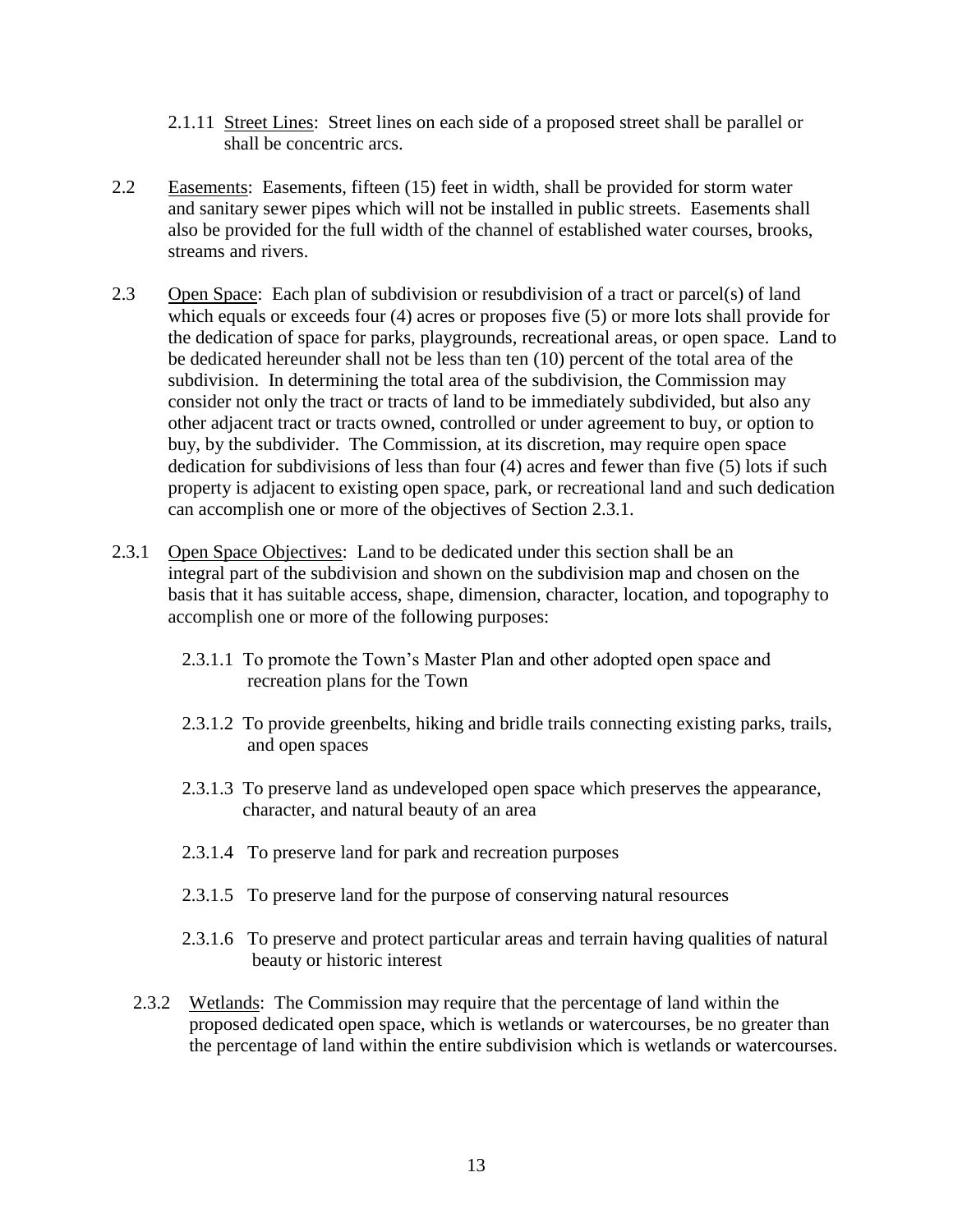- 2.3.3 Disposition: The applicant shall propose the manner in which the open space shall be preserved; however, the method or combination of methods used to preserve and dispose of open space shall be solely at the discretion of the Commission and may include but is not limited to, the following options:
	- 2.3.3.1 Transfer to the Town, subject to the requirements of Section 2.3.4
	- 2.3.3.2 Transfer to a Land Trust, or other not for profit corporation, subject to the requirements of Section 2.3.4
	- 2.3.3.3 Transfer to an association of property owners, subject to the requirements of Section 2.3.4 and to the following:
		- 2.3.3.3.1 The Commission may, upon the request of the subdivider, permit the ownership and maintenance of the Open Space to be transferred to an association of property owners. Such transfer shall be in accordance with standards established by the Commission to include, but not be limited to, the following:
			- 1. Creation of the association or corporation prior to the sale of any  $1$ ot.
			- 2. Mandatory membership in the association by all original lot owners and any subsequent owners; non-amendable bylaws, or other restrictions which require the association to maintain the land reserved for Open Space, park, and playground purposes, with power to assess all members for all necessary costs.
			- 3. Provisions/restrictions which will be perpetual and binding on all future property owners and will not be affected by any change in land use.
			- 4. The association or corporation shall have the power to assess and collect from each lot owner a specified share of and, where necessary, provide reserves for the costs associated with maintenance, repair, upkeep, and insurance of the Open Space.
			- 5. Any deed of conveyance shall contain language providing the association with the right to obtain reimbursement for all action to enforce its rights against any lot owner in which the association is the prevailing party.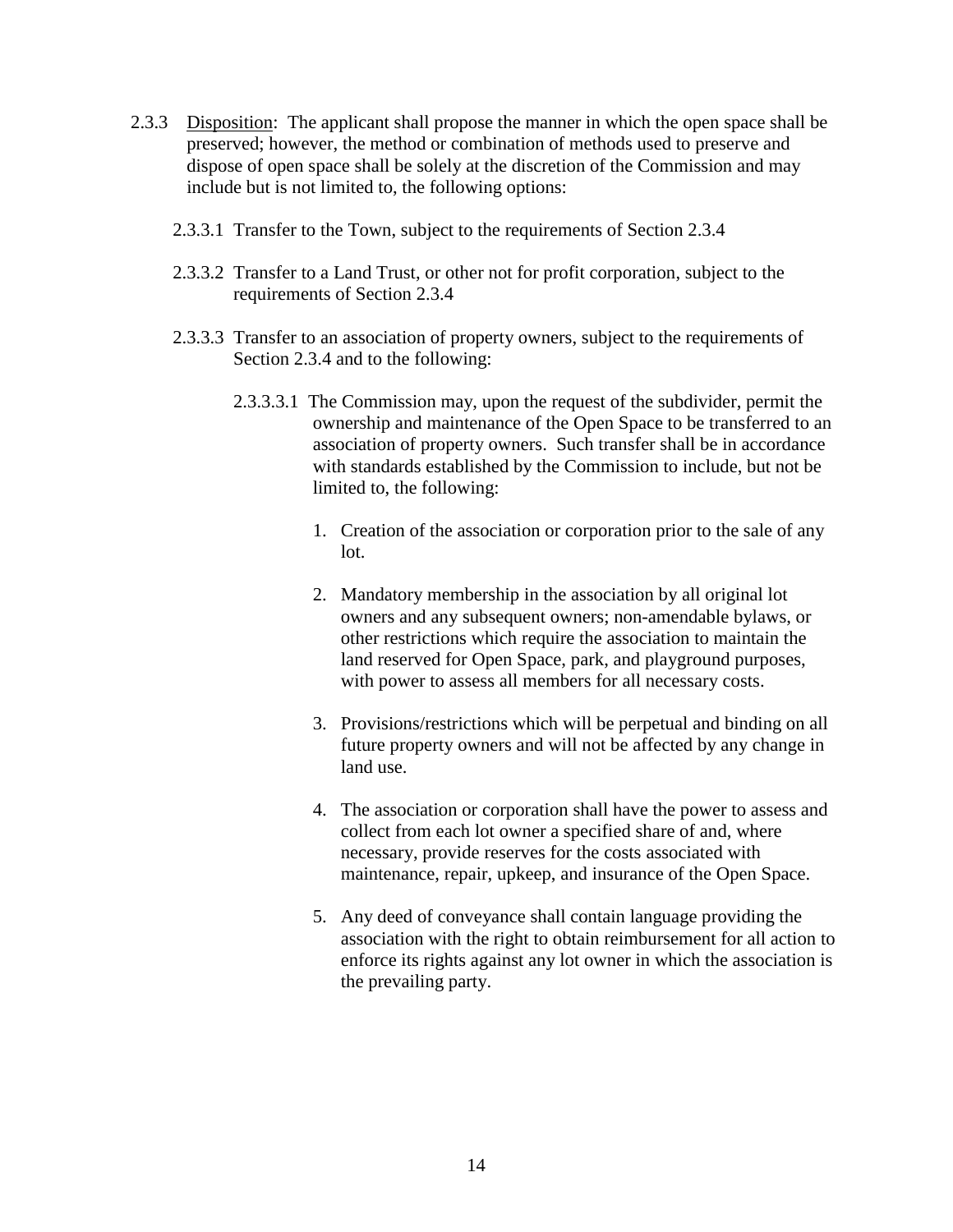6. Association's documents shall provide that if maintenance or preservation of the dedication no longer complies with the provisions of the document, the Town may take all necessary action to assure compliance and assess against the association all costs incurred by the Town for such purposes.

 Any Open Space covenants or restrictions shall be subject to the approval of the Commission in form and content. After review by the Town Attorney and approved by the Commission, said document shall be filed by the subdivider in the Office of the Town Clerk.

 2.3.4 Transfer: In each case the transfer of land shall be conditioned on the grantee's observance of one or more of the open space objectives in Section 2.3.1

> Properly executed legal documents, including warranty deeds for any title transfers, shall be prepared in accordance with the provisions of this Section and shall be submitted in triplicate with the final subdivision map to be endorsed and filed. All warranty deeds shall be accompanied by a certificate of title, prepared by an attorney admitted to the bar of the State of Connecticut, certifying that such conveyance passes good title to the described property or property interest and that it is free and clear of any defect or encumbrances, or that any such encumbrance has been subordinated to the conveyance. All documents must be acceptable to the Commission and its attorney and shall refer to the subdivision maps by title. All warranty deeds for dedication of land to the Town shall be held in escrow by the Commission to be recorded on the Town Land Records upon acceptance by the R.T.M. In the event that acceptance is rejected by the R.T.M., the deed shall be returned and the subdivider shall return to the Commission for determination of an alternative means of preserving the Open Space. In no case shall the acceptance of any deed by the Commission or an employee of the Town be deemed as acceptance of the Open Space by the Town.

2.3.5 Alteration of Open Space: Prior to its transfer, any excavation, filling, re-grading, or other alteration of Open Space; any construction or expansion of any building, structure or other improvements thereon; or any paving or surfacing of Open Space subsequent to the date of approval of the Subdivision, other than work required by the plans as approved; shall require an amendment to the Subdivision approval granted in accordance with the applicable Sections of these Regulations.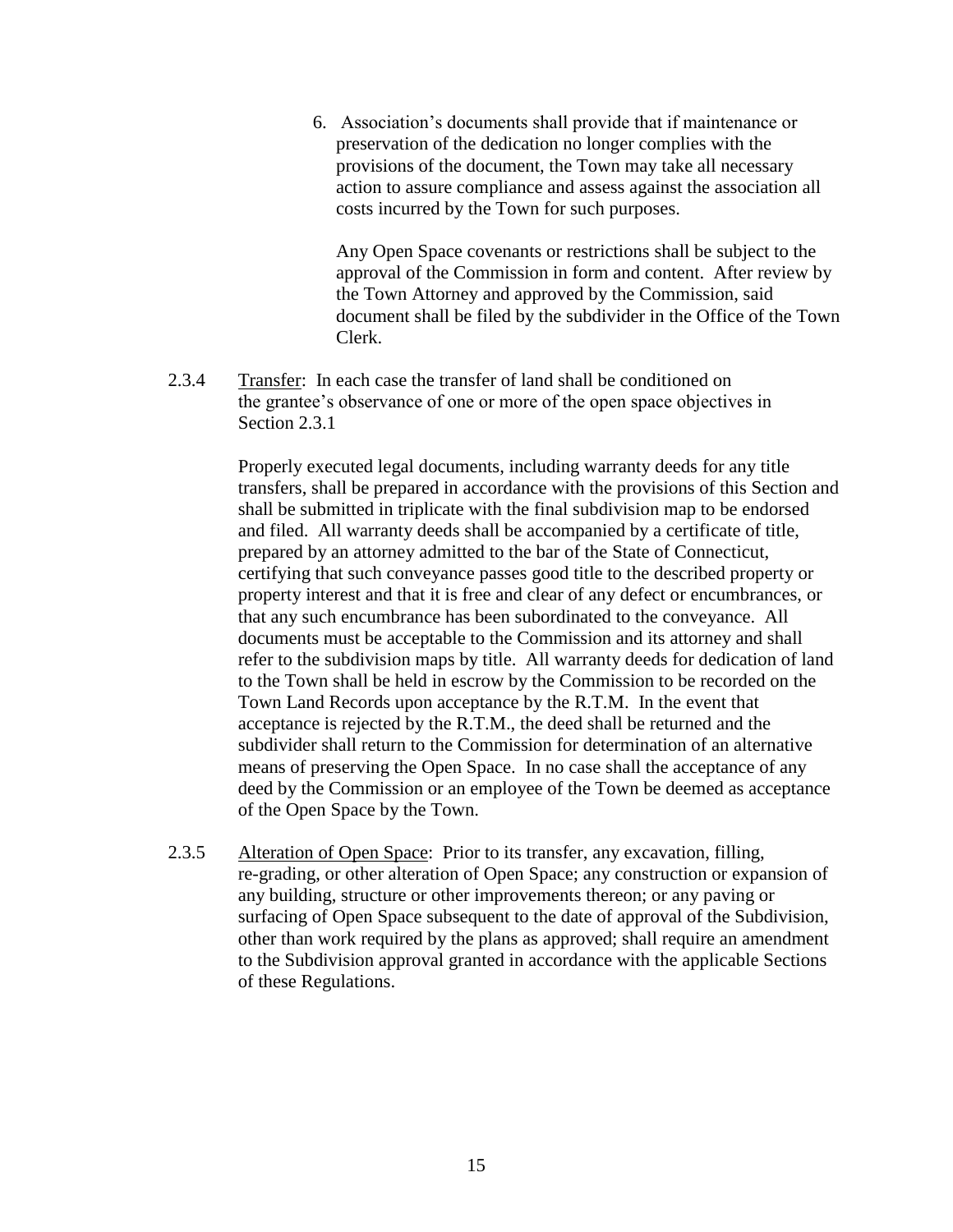- 2.3.6 Boundary Lines: The boundary lines of all Open Space shall be set in the field and marked by permanent, readily-visible markers where such lines intersect any lot line, road or perimeter line within the proposed Subdivision and at such other points as may be required by the Commission to ensure identification in the field.
- 2.3.7 Site Improvements: The Commission shall have the right to require subdivider to make site improvements such as clearing, grading, drainage, seeding and parking where active parks, playground, or hiking trails are deemed appropriate. Where such improvements are required, the work shall be completed or fully bonded prior to recording the final subdivision map on the Land Records.
- 2.3.8 Payment Of Fee In Lieu Of Open Space: The Commission may require a subdivider to pay a fee to the Town in lieu of the disposition of land by one of the methods set forth in Section 2.3.3 herein above. Such fee may be required by the Commission, if and when it determines in its sole discretion, that there are inadequate areas in the subdivision which merit preservation by one of the methods set forth in Section 2.3.3, or that there are other areas in the town where preservation would be more beneficial to the public health, safety, and welfare. In the event that such fee is required by the Commission, such payment shall be equal to not more than ten (10%) percent of the fair market value of the land to be subdivided prior to the approval of the subdivision. The fair market value shall be determined by an appraiser jointly selected by the Commission and the subdivider. A fraction of such payment, the numerator of which is one and the denominator of which is the number of approved lots in the subdivision, shall be made at the time of the sale of each approved lot in the subdivision and placed in a fund.

Such fund shall be used solely for the purpose of preserving Open Space, the acquisition of land for Open Space, or for recreational or agricultural purposes. The said payment obligation shall be secured in a manner acceptable to the Commission.

- 2.3.9 PRELIMINARY REVIEW: Prior to submission of a formal application, the subdivider shall submit a preliminary subdivision plan to the Commission for a recommendation as to whether open space dedication or payment of a fee would be particularly appropriate for the proposal. The Commission may seek input from other agencies to aid in its review. Such recommendation shall be nonbinding on the Commission's final action as the subdivision application.
- 2.3.10 EXEMPTIONS: This Section (Section 2.3) shall not apply to Open Space Subdivisions (in which case Section 26.0 of the Zoning Regulations shall apply) or to those subdivisions and transfers exempted by Section 8-25 of the Connecticut State Statutes, and shall not apply to a subdivision within a Transportation/Commercial Park qualified pursuant to the provisions of Section 21.16.6 of the Zoning Regulations.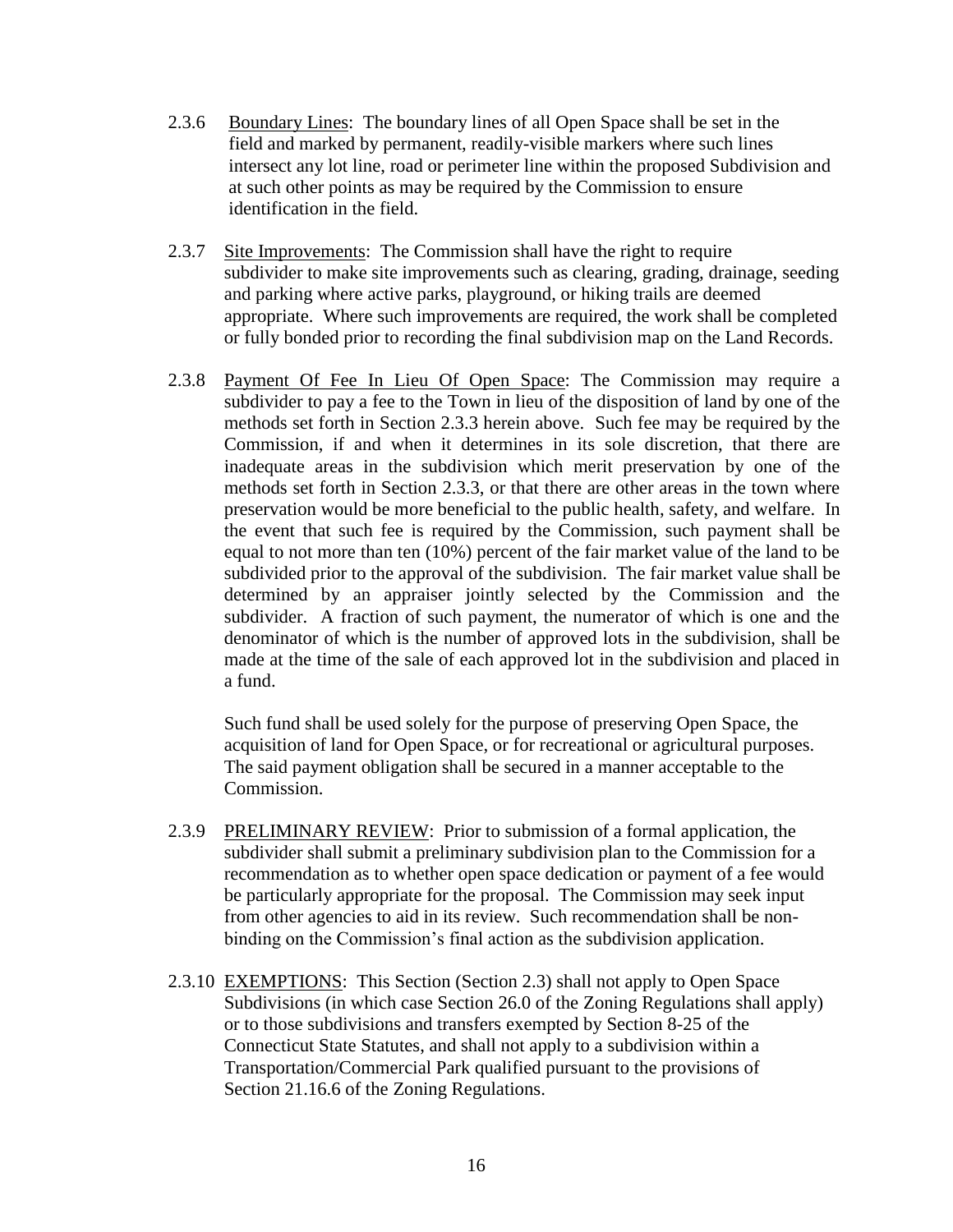- 2.4 Lot Size and Arrangement: The area of the proposed lots shall conform to the Zoning Regulations and shall be such shape, size and location that buildings can be constructed in conformity with the requirements of the Zoning Regulations. The lots shall be of such character that they can be used for building purposes without danger to the health and safety of the public or the occupants.
- 2.5 Pedestrian Easements: In areas where the proposed street system does not conform to the anticipated pattern of pedestrian circulation, particularly in the vicinity of schools and recreational areas, the Commission may require provision for ten (10) feet easements for the establishment of pedestrian ways.
- 2.6 Nonconformity: No lot of land shall be subdivided, sold, encumbered or transferred so as to make a lot nonconforming or more nonconforming, to make any use, building or other structure nonconforming or more nonconforming, to reduce any setback, yard, court, open space or off-street parking and loading spaces to fewer than is required by the Zoning Regulations or to make any nonconforming setback, yard, court, open space or off-street parking and loading spaces more nonconforming.
- 2.7 Inclusionary Zoning: Each plan of subdivision or re-subdivision of a tract or parcel(s) of land that involves the development of ten (10) or more dwelling units shall include provisions to set aside not less than ten percent (10%) of said units as below market rate units, affordable to households earning not more than eighty percent (80%) of the area median income for the Bridgeport, CT HUD Metro Fair Market Rent Area (HMFA). In determining the total number of units of any subdivision, the Commission may consider not only the tract or tracts of land to be immediately subdivided but also any other adjacent tract or tracts owned, controlled or under agreement to buy, by the subdivider. BMR units provided under this Section shall be subject to the additional standards and requirements provided in Section 10.17.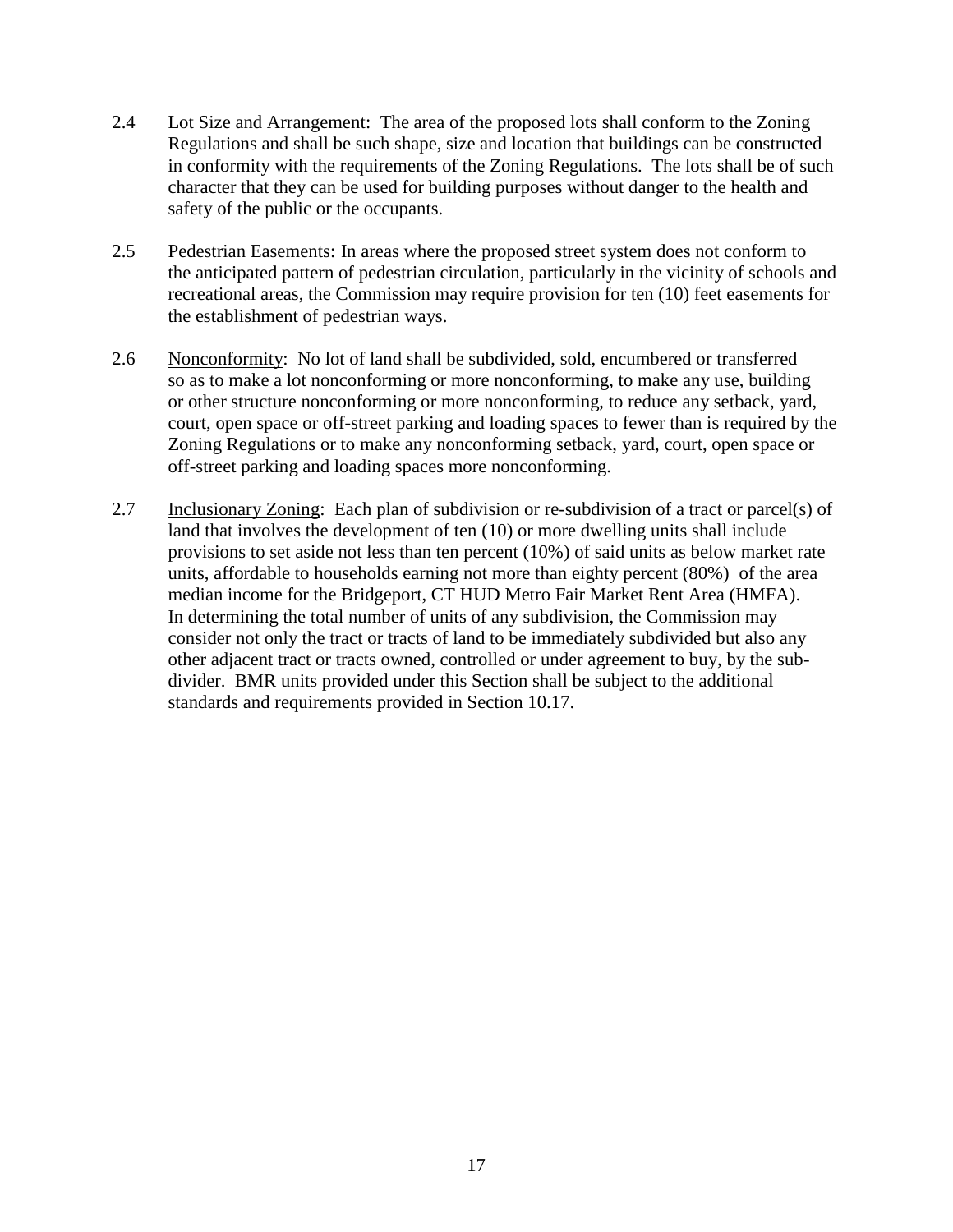#### 3.0 IMPROVEMENTS:

- 3.1 General: All improvements shall be planned and constructed as provided herein and shall be subject to the approval of the Town Engineer as provided in Sections 1.1.4 and 1.1.5 of these Subdivision Regulations. Construction shall be carried on only under he supervision of the Town Engineer or Director of Public Works.
- 3.2 Street Design: Streets shall be designed in accordance with the following standards
	- 3.2.1 Width of Pavements: Streets shall be paved to the following width:
		- 3.2.1.1 Major Thoroughfares: Forty (40) feet;
		- 3.2.1.2 Secondary Thoroughfares: Thirty-six (36) feet;
		- 3.2.1.3 Local Streets: Thirty (30) feet except that upon referral to the Town Engineer and the approval of the Commission the width may be reduced to twenty-four (24) feet.
		- 3.2.1.4 Private Streets: Thirty (30) feet in rights-of-way having a width of fifty (50) feet or more except that upon approval of the Commission the width may be reduced to twenty-four (24) feet; twenty (20) feet in rights-of-way serving four (4) to six (6) lots; and sixteen (16) feet in rights-of-way serving two (2) or three lots. In a subdivision within a Transportation/Commercial Park qualified pursuant to the provisions of Section 21.16.6 of the Zoning Regulations a Private Right of Way as defined in Section 21.16.10.1 of the Zoning Regulations may have a minimum paved width of twenty-four (24) feet.
		- 3.2.1.5 Turnarounds: Forty-five (45) feet in the case of all public roads and private roads with rights-of-way having a width of fifty (50) feet or more; and forty (40) feet in private streets having less than a fifty (50) foot right-of-way, except that the Commission in its discretion may require a landscaped island in the center of such turnaround.
	- 3.2.2 Grade: Streets should in general follow the contours of the land. The minimum grade for any street shall be eight-tenths of one (1) percent (.8%) and the maximum grade shall not exceed the following: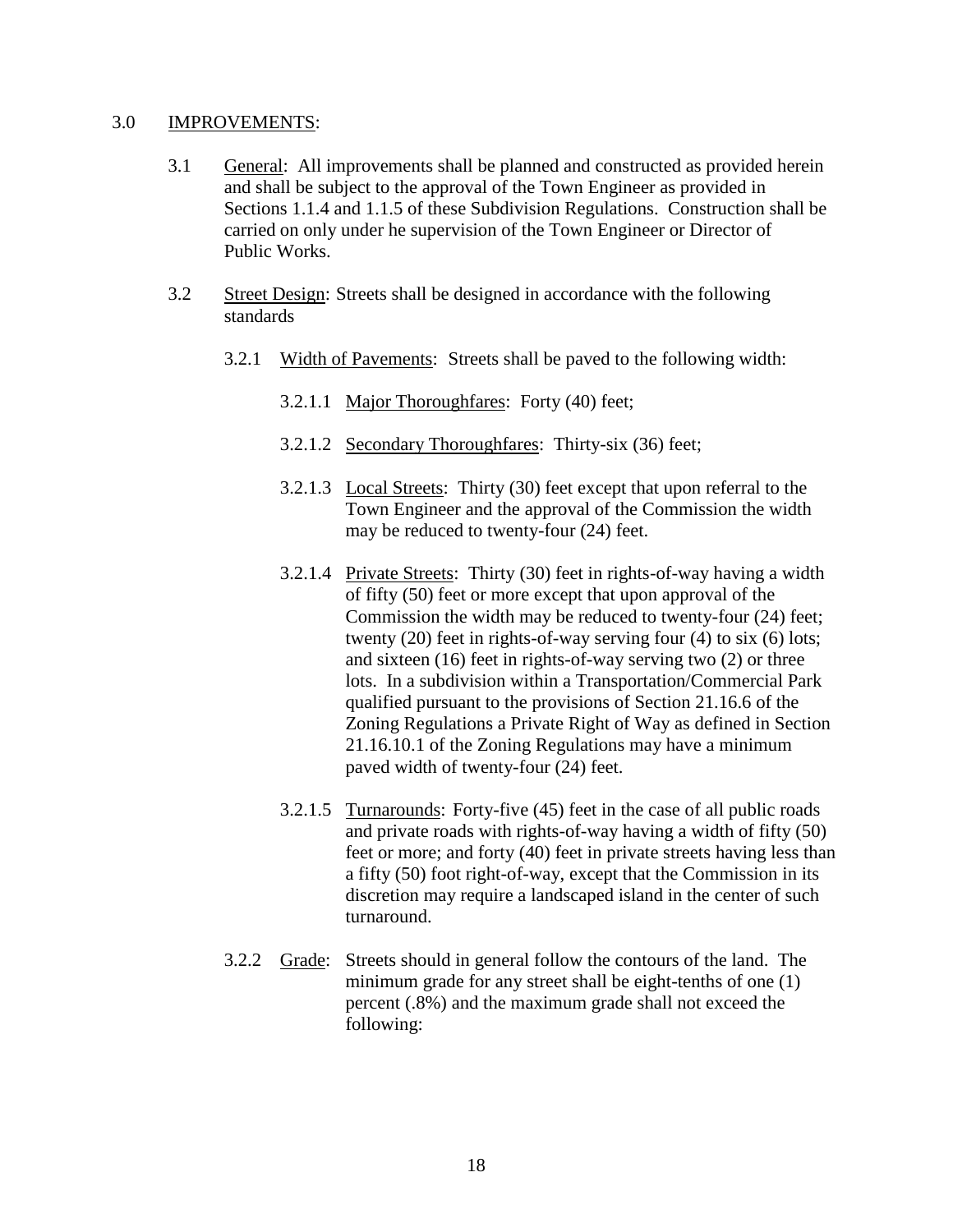- 3.2.2.1 Major Thoroughfares: Three (3) percent, except that a major thoroughfare servicing a subdivision within a Transportation/Commercial Park qualified pursuant to the provisions of Section 21.16.6 of the Zoning Regulations, the maximum grade shall not exceed four (4%) percent.
- 3.2.2.2 Secondary Thoroughfares: Six (6) percent
- 3.2.2.3 Local Streets: Ten (10) percent except upon approval of the Commission such grade may be increased to twelve (12) percent in unusual circumstances.
- 3.2.2.4 Grades at Intersection: Gradients at street intersections shall be as flat as practicable on those sections to be used as storage space for stopped vehicles, but in no case shall such intersecting gradients be greater than six (6) percent.
- 3.2.3 Vertical Curves: Appropriate vertical curves shall be established on all streets to insure minimum sight distance of two hundred twenty five (225) feet.
- 3.2.4 Cross Section: All pavements shall be crowned with a minimum cross slope of one-quarter  $(1/4)$  of an inch per foot and a maximum cross slope one-half (1/2) inch per foot from the centerline of the pavement to the edge of the pavement. At the edge of the pavement a minimum "rise" of six (6) inches shall be provided. Said "rise" may be earth or a concrete or bituminous concrete curb where required or appropriate. A sidewalk area of a minimum width of ten (10) feet shall be graded from the edge of the pavement, provided that the Commission in its discretion may reduce such minimum width where appropriate. The sidewalk area shall be graded at a a minimum upward slope of one-quarter (1/4) inch per foot from the top of the "rise" to its outer edge. The area outside the sidewalk area shall be graded at a maximum slope of one (1) on one and one-half (1 1/2). On private streets or where approved by the Town Engineer, the sidewalk may be reduced to five (5) feet.
- 3.2.5 Elevation: The center line elevation of the pavement shall be seven and one-half (7.5) feet or higher based on current National Geodetic Vertical Datum of 1929.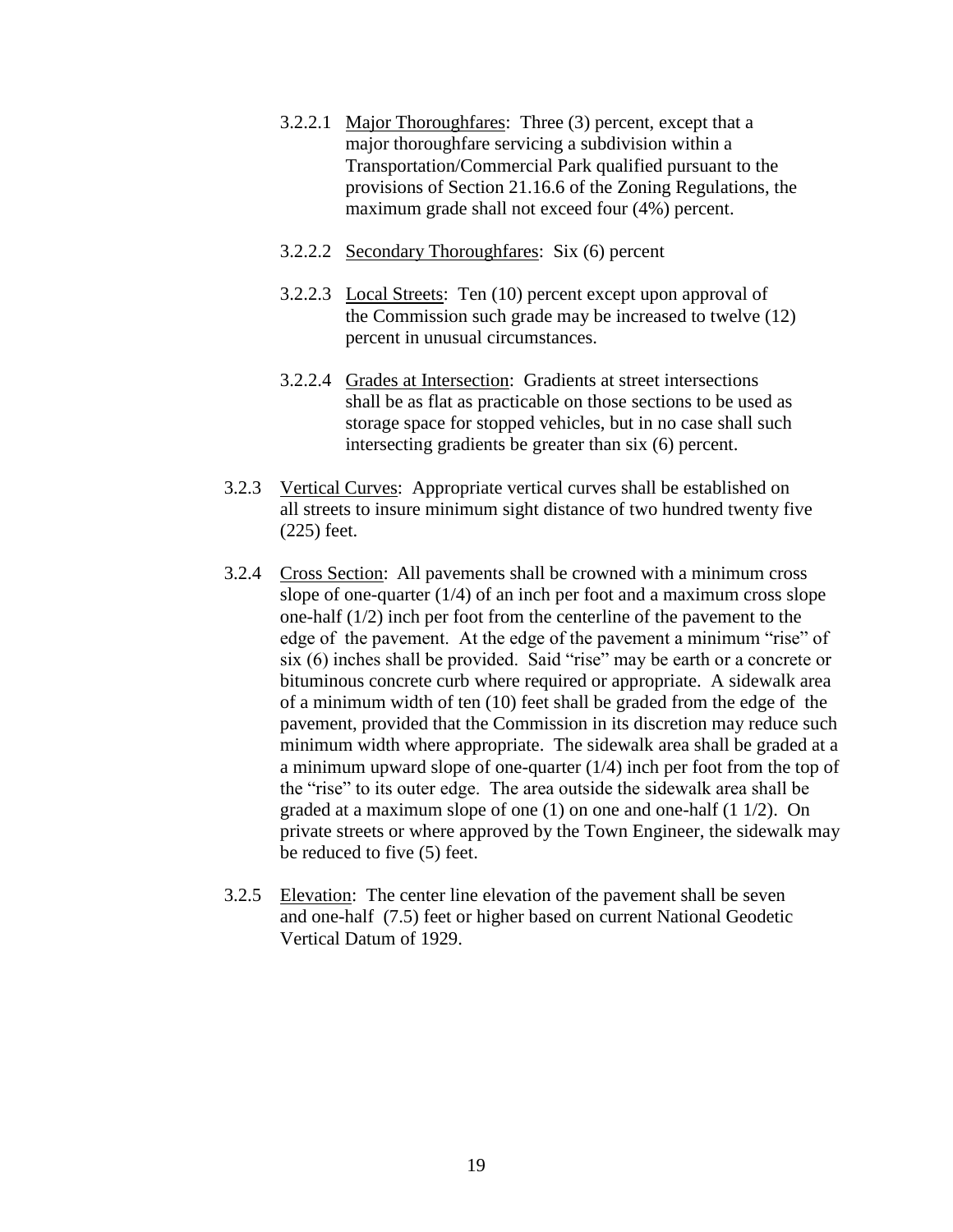- 3.3 Street Construction: Streets shall be constructed in accordance with the following standards and procedures:
	- 3.3.1 Sub-Grade: All soft, yielding organic material and other portions of of the sub-grade which will not compact readily shall be removed to a minimum depth of nineteen (19) inches below the finished grade of the pavement for the full width of the pavement. The sub-grade shall be thoroughly compacted. All holes or depressions below the subgrade made by the removal of unsuitable material in courses not to exceed twelve (12) inches. Each course shall be thoroughly compacted with a roller having a rating of not less than ten (10) tons.
	- 3.3.2 Sub-base: The sub-base shall consist of two (2) courses for the entire pavement width. The lower course shall be six (6) inches thick and the upper course shall be six (6) inches thick. Both courses shall consist of bank run gravel. Such bank run gravel shall meet the following gradation requirements. One hundred (100) percent passing a four (4) inch sieve; not more than sixty  $(60)$  percent passing a one-quarter  $(1/4)$  inch sieve; not more than forty-five (45) percent passing a one eighth (1/8) inch sieve; not more than fifteen (15) percent passing a forty (40) mesh screen; and not more than five (5) percent passing a two hundred (200) mesh screen. Each such course shall be thoroughly compacted with a roller having a rating of not less than ten (10) tons.
	- 3.3.3 Base Course: After the sub-base course has been laid and compacted and uniformly graded with a blade grader, a base course of processed aggregate, meeting the standard specifications for roads and bridges as published by the Connecticut Department of Transportation, shall be laid. Such base course shall be four (4) inches thick after compaction with a roller having a rating of not less than ten (10) tones.
	- 3.3.4 Surface Course: Bituminous concrete surfacing for streets shall be laid in two courses one and one-half (1 1/2) inches thick after compaction with a roller having a rating of not less than ten (10) tons. Each course shall be rolled and compacted to form a smooth dense surface. The first course, the binder course, shall consist of Class I bituminous concrete mix and the second course, the surface course, shall consist of Class II bituminous concrete mix and shall be prepared, transported and spread in accordance with the specifications of the Connecticut Department of Transportation. No bituminous materials shall be placed when the temperature is below forty (40) degrees Fahrenheit; when there is any sign of frost or excess moisture in the foundation; or when the temperature of the bituminous mixture is below two hundred and fifty (250) degrees Fahrenheit. Further, no bituminous material shall be placed between December 1 and March 31 unless authorized by the Town Engineer in writing.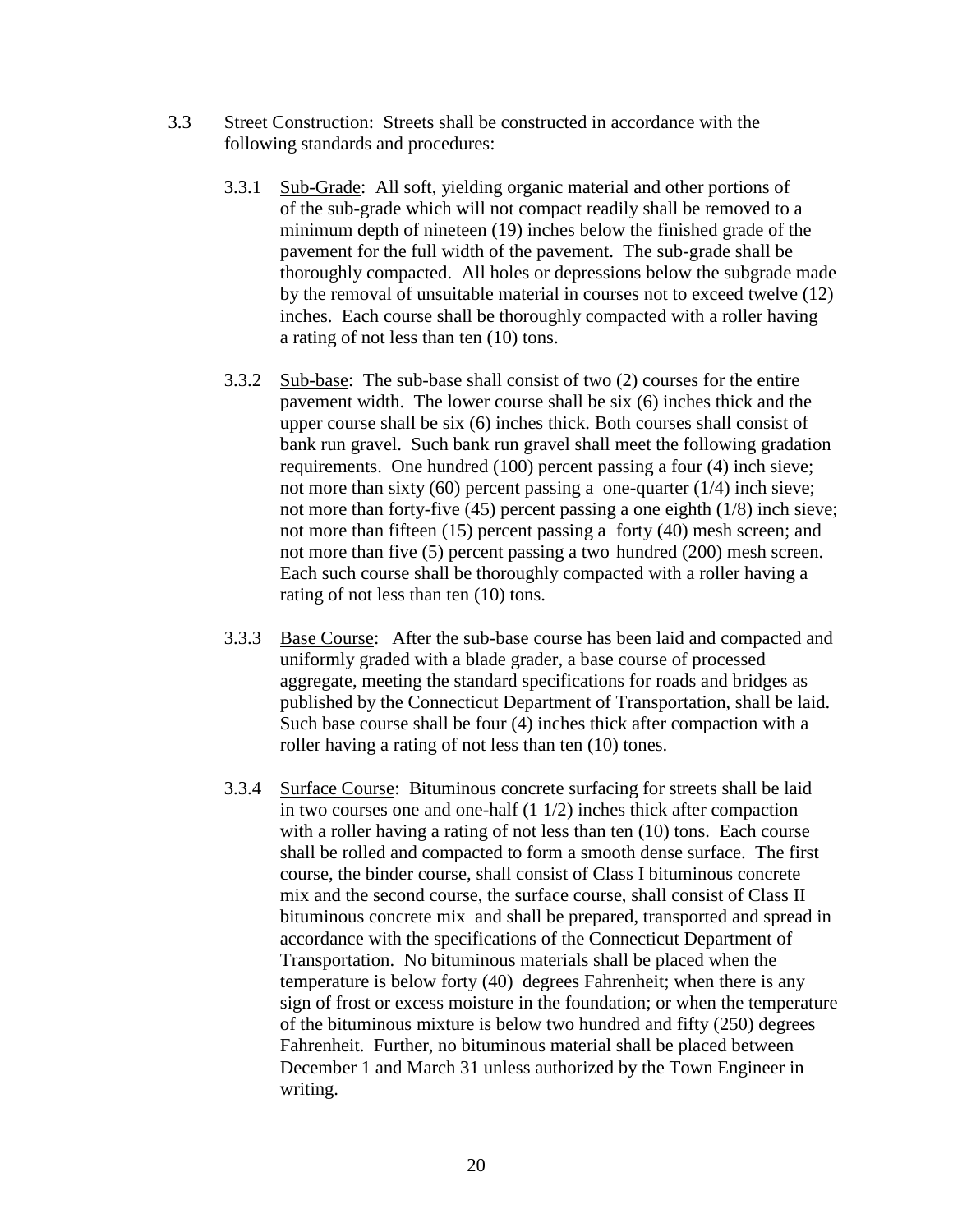- 3.3.5 Procedure: Line and grade stakes shall be set at intervals of not more than fifty (50) feet, and shall be maintained in good order during construction and until the pavement has been inspected and approved by the Town Engineer. The Town Engineer shall be notified forty-eight (48) hours before gravel is placed on the subgrade and forty-eight (48) hours before the first course of pavement is laid. No street shall be opened or used for travel until it has been inspected and approved by the Town Engineer.
- 3.4 Storm Drainage Design and Construction: Storm drainage shall be provided in all streets serving more than six (6) lots. Storm drainage in streets serving two (2) to six (6) lots may be required at the discretion of the Town Engineer. Where a private street joins an existing or proposed public street, adequate provision must be made to collect storm water from the private street.
	- 3.4.1 Design: The minimum criteria for the design of all storm drainage systems shall be the twenty-five (25) year storm. Such design shall take into consideration the potential development impact from the entire watershed area where applicable. Storm drainage shall be designed to achieve no net increase in peak flow runoff for storms with a ten (10) year return and higher unless otherwise approved by the Town Engineer.
		- 3.4.1.1 Pipe: Storm water pipe shall be installed in a continuous line for the entire length of all streets to be dedicated to the Town and to carry existing water courses within the subdivision. If, in its judgment, there will be no substantial danger from soil erosion or a danger to the public health and safety, the Commission may permit the discharge of rivers and large streams in their natural courses and may permit the discharge of storm water and established water courses in open ditches across proposed lots one (1) acre or larger. All pipes and ditches shall be of such size as will in the judgment of the Town Engineer be sufficient to property carry storm water expected to enter the pipe from the proposed subdivision and from other properties when developed which normally drain across the area of the proposed subdivision. Such pipe shall not be less than fifteen (15) inches in diameter and laid with a minimum slope of four-tenths (4/10ths) percent unless otherwise approved by the Town Engineer.
		- 3.4.1.2 Manholes: Manholes shall be provided at each change in direction or grade of the pipe and shall not be spaced more than three hundred (300) feet apart.
		- 3.4.1.3 Catch Basins: Catch basins shall be provided in order that surface water will not travel without interception more than three hundred (300) feet.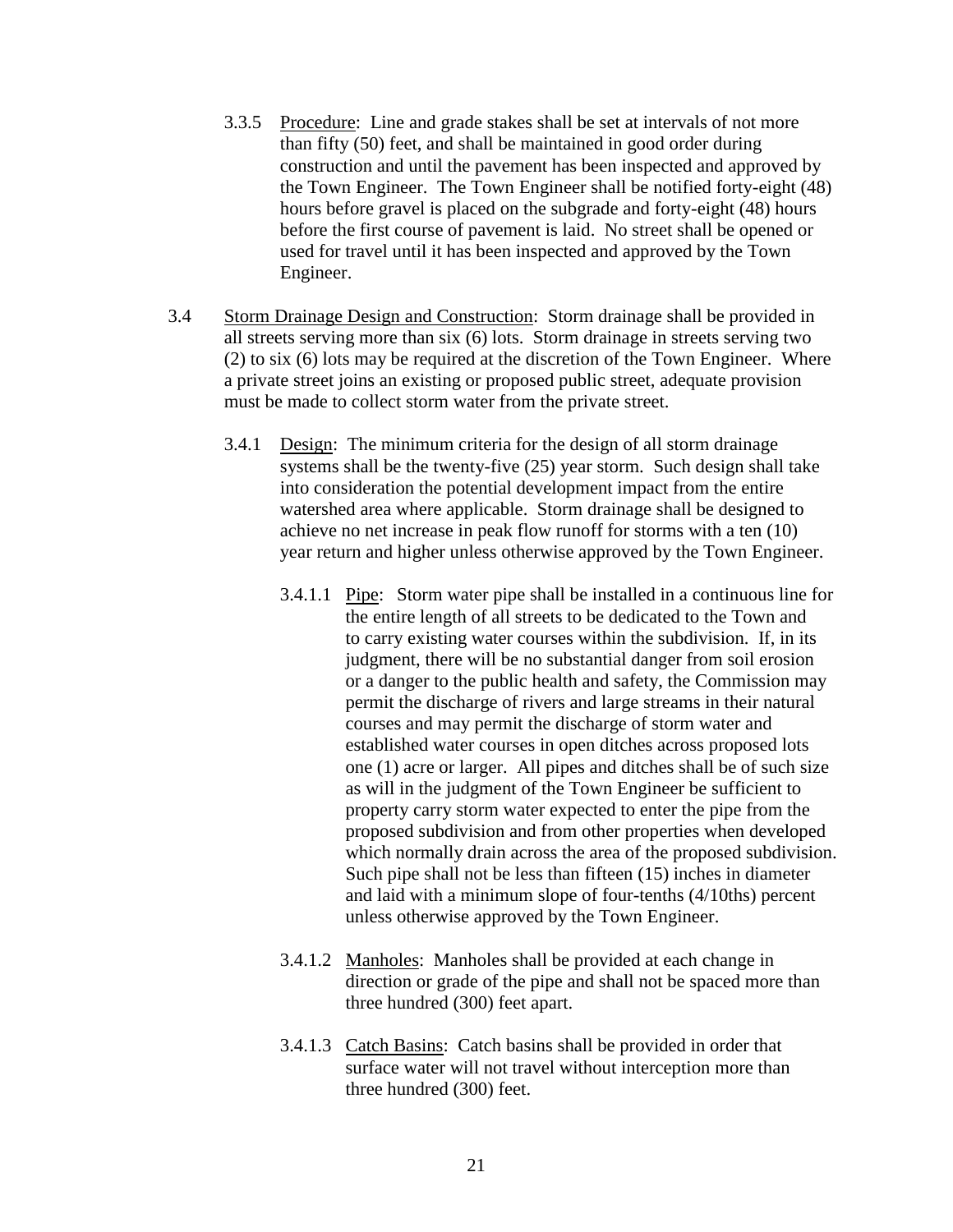- 3.4 1.4 Discharge: The discharge of all storm water shall be into suitable streams or rivers or into Two drains with adequate capacity to carry the additional water. Where the discharge shall be into private property adjoining the proposed subdivision, proper easements and discharge rights shall be secured by the applicant.
- 3.4.2. Construction: The storm drainage system shall be constructed in accordance with the following standards and procedures:
	- 3.4.2.1 Pipe: All pipe used shall be of reinforced concrete meeting Class IV specifications of the Connecticut Department Of Transportation.
	- 3.4.2.2 Joints: The joints of all pipe shall be shoved tight. Pipe laid in sandy, silty or other soil, in which, in the judgment of the Town Engineer, there is danger of washing or cave-in, shall have joints thoroughly sealed with 1.3 concrete mortar.
	- 3.4.2.3 Catch Basins and Manholes: Catch basins and manholes shall be constructed in accordance with the plans of the Town Department of Public Works.
	- 3.4.2.4 Construction Procedure: All pipes shall be laid to line and grade as shown on the approved plan and profile drawings. Sufficient line and grade stakes shall be set and maintained until work has been inspected and approved by the Town Engineer.
	- 3.4.2.5 Backfill: No pipe shall be backfilled until inspected and approved by the Town Engineer. Backfill around pipes shall be of fine granular material thoroughly tamped and compacted to a height of one-half (1/2) the diameter of the pipe. The remaining trench shall be backfilled and compacted in layers not in excess of two (2) feet with bank run gravel of the same requirements as in Section 3.3.2 of these Subdivision Regulations.
- 3.5 Sanitary Sewers: The subdivider shall install sanitary sewers in or near areas served by Town sanitary sewers. Plans shall be submitted to and approved by the Town Sewer Commission and the installation of sanitary sewers shall be in accordance with the design standards of the Town sanitary sewer system. No house connections shall be installed except in accordance with the regulations of the Town Sewer Commission.
- 3.6 Special Structures: Plans for bridges, retaining walls, box culverts, deep manholes, detention ponds, weirs, headwalls and other special structures shall be subject to the approval of the Town Engineer.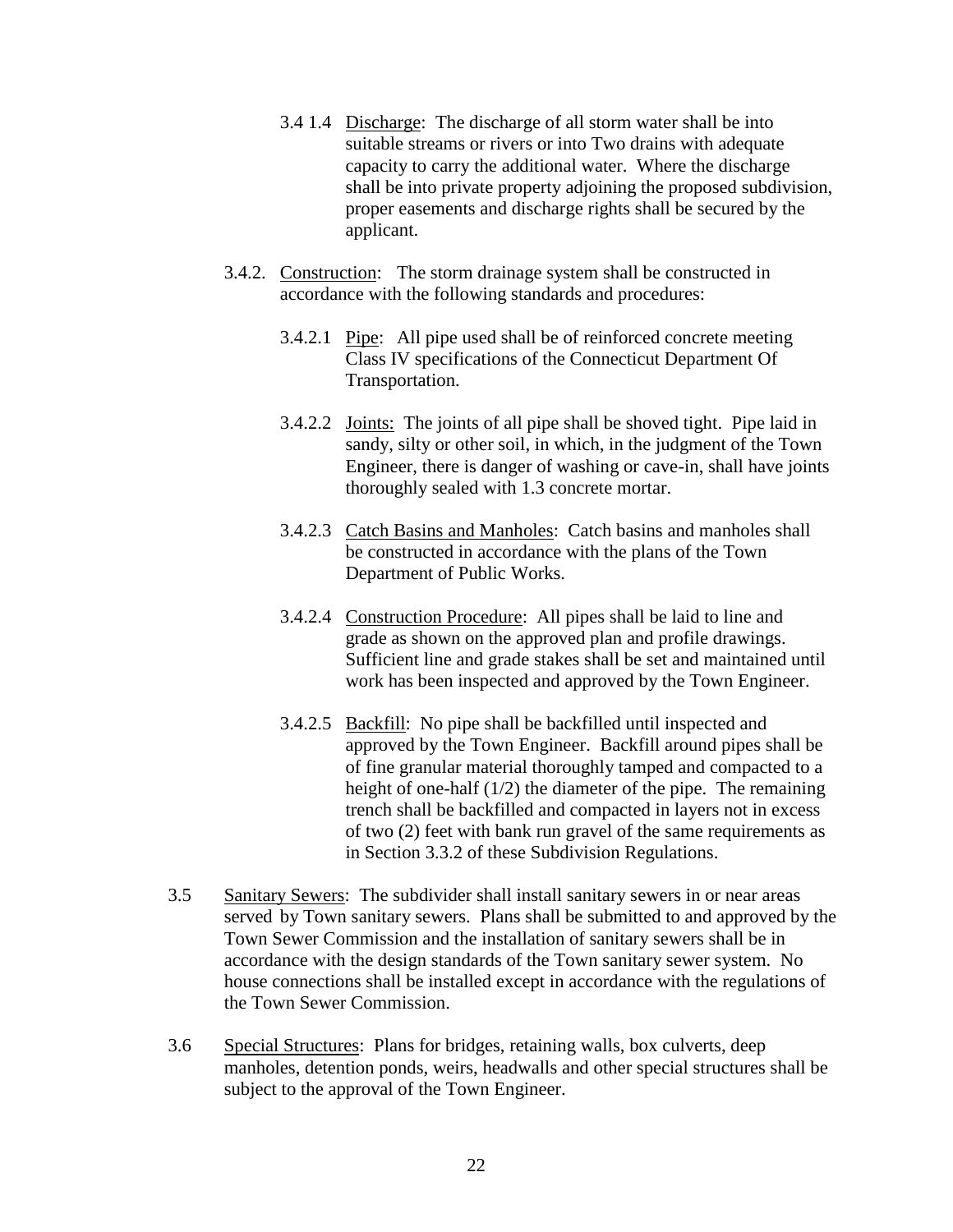- 3.7 Monuments: Monuments shall be built of reinforced concrete having a twenty eight (8) day compressive strength of four thousand (4,000) psi: there shall be a minimum of four (4) inches square at the top and six (6) inches square at the bottom. They shall be three (3) feet long with a one-eight (1/8) inch bronze rod inserted at the top and set on the street line. If the monuments cannot be located as required on the final plan, the Town Director of Public Works may allow centerline pins placed opposite proposed monument sites. Centerline pins are to be three-quarters (3/4) of an inch diameter steel rods two (2) feet long, driven to one half  $(1/2)$  of an inch below finished road surface. Location of pins shall be subject to approval by the Town Department of Public Works.
- 3.8 Guard Posts: Guard posts shall be installed along all streets to be dedicated to the Town where there will be an embankment with a depth of four (4) feet or more within twenty (20) feet of the proposed pavement. Treated or cedar guard posts shall be spaced four (4) feet on center and shall have a minimum tip diameter of five (5) inches and a minimum length of seven (7) feet with three and one half (3.5) feet set in ground.
- 3.9 Street Trees: Trees shall be planted on both sides of any street. Trees shall be spaced dependent on species, approximately thirty (30) to fifty (50) feet apart, subject to variation made necessary by driveways, street corners and walks, and shall be located a minimum of eight (8) feet from the edge of the pavement or as otherwise recommended by the Tree Warden. Trees to be planted shall be a minimum of two and one-half  $(2 \frac{1}{2})$  inches caliper measured six (6) inches above the root flare and shall be of a height that is suitable and appropriate for the location. The kind of tree and the manner and conditions of planting shall be in accordance with standards set forth by the American National Standards Institute, Inc., (ANSI). Invasive or potentially invasive plants listed by the Connecticut Invasive Plants Council pursuant to Section 22a-381b of the Connecticut General Statutes are prohibited. Planting of street trees shall be subject to approval and oversight by the Town of Fairfield, Department of Public Works and Town Tree Warden. Street trees shall not include evergreen trees, low branching trees, trees which are disease bearing or cause damage to utilities or create a traffic hazard, or trees that will otherwise cause or be likely to cause harm to the natural environment or human health. Planting or removal of any tree or shrub on any Town of Fairfield property or right-of-way shall require a permit from the Town Tree Warden pursuant to Section 23-59 of the Connecticut General Statutes. Where street trees may interfere with utility poles and wires, the Town Tree Warden may permit the location of required trees within the front ten (10) feet of the proposed lots. Existing trees along the proposed street which conform to these requirements may be substituted for new trees.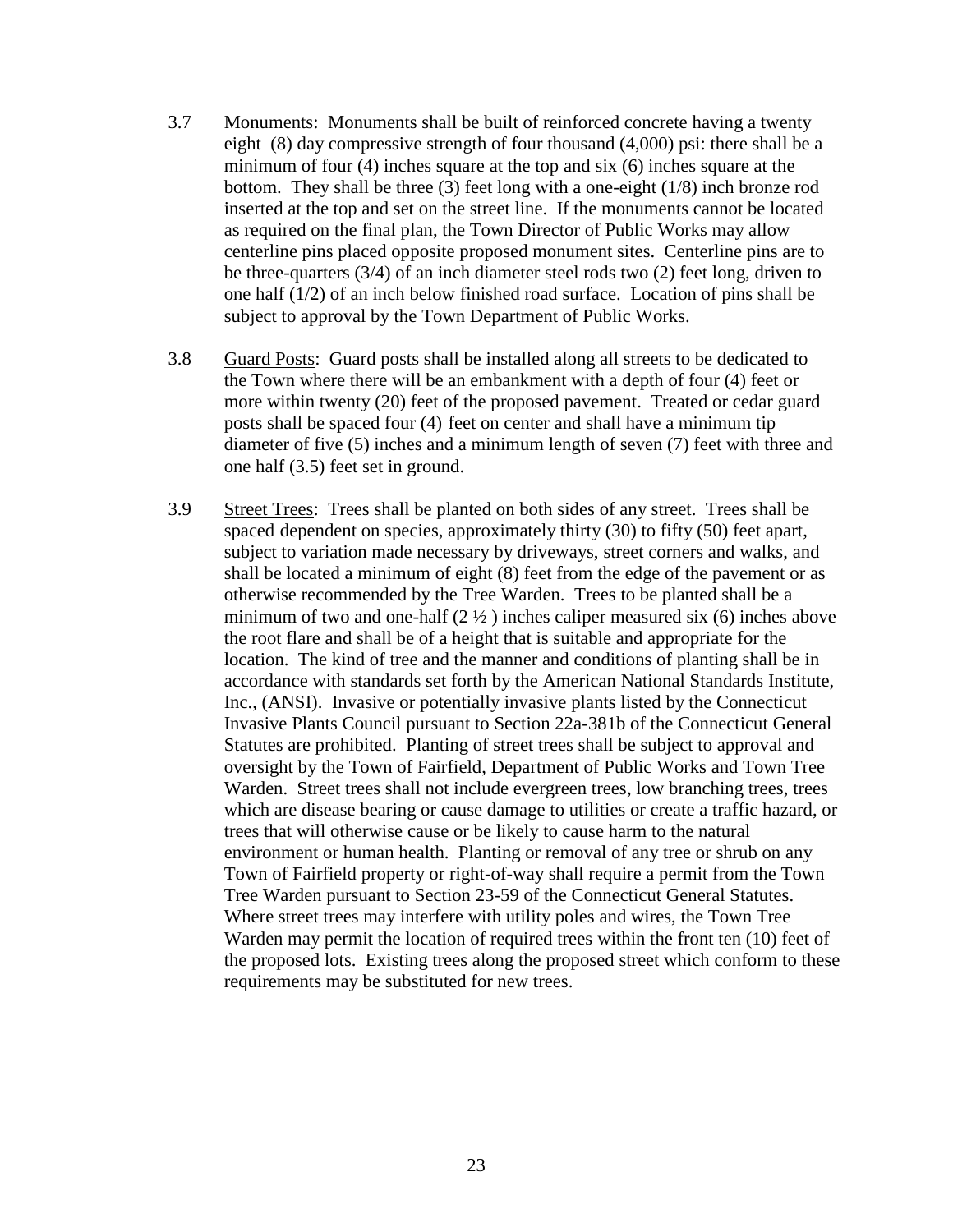- 3.10 Sidewalks: All public sidewalks shall comply with the requirements of the most recent Americans with Disabilities Act (ADA) standards, which include requirements for sidewalk widths, grades, locations, markings, surface treatments and curb ramps. Sidewalks shall be installed along all new streets in Residence "A", Residence "B", Residence "C" and all Designed Business and Designed Industrial Districts and in pedestrian easements. In other Districts the Commission may require the installation of sidewalks in places deemed desirable by the Commission. Sidewalks shall be a minimum of five (5) feet in width if set back at least two (2) feet from the curb, or six (6) feet if at the curb face and shall be located within the street line, the back edge abutting the street line. Additional sidewalk width of six (6) to ten (10) feet may be required by the Commission for areas of higher pedestrian traffic areas at the direction of the Commission. Sidewalk widths shall be defined by a clear pedestrian pathway free of any obstructions. The Commission may adjust the aforesaid requirements to particular circumstances of lot lines, topography, soil conditions, and site design consistent with sound engineering judgment while preserving the purpose and intent of such requirements. The sidewalk shall be laid on a six (6) inch compacted bank run gravel base and shall be constructed of three (3) percent airentrained concrete, four (4) inches thick, having a twenty-eight compressive strength of four thousand (4,000) pounds psi and one-half (1/2) inch expansion joints with pre-molded fillers, set one-quarter (1/4) inch below finished surface, spaced every twenty (20) feet and jointed in sections, equal to the width. The surface shall be floated with a wooden float to produce an even gritty finish. Surface edges shall be rounded to a radius of one-half (1/2) inch. At street intersections, sidewalks shall be laid to the curb, with provision for handicap ramps.
- 3.11 Curbs: Concrete curbs shall be constructed along the edge of any new street pavement in Residence "R-3", Residence "R-2", Residence "A", Residence "B", Residence "C", and all Designed Business and Designed Industrial Districts. Concrete curbs shall also be constructed along the edge of any new street pavement in Residence "AAA" and Residence "AA" Districts with grades in excess of five (5) percent. Concrete curbs shall be constructed of three (3) percent air-entrained concrete with minimum twenty-eight (28) day compressive strength of four thousand (4,000) pounds psi and shall be eight (8) inches wide at the bottom, six (6) inches wide at the top and twenty (20) inches in overall height, with six (6) inches of such height exposed above the ground and the batter set to the roadway edge. Such concrete curbs shall be constructed with one-half  $(1/2)$ inch expansion joints of pre-molded material every thirty (30) feet and construction joints every ten (10) feet. The top corner of the face of the curb shall be rounded to a radius of one-half  $(1/2)$  inch. The surface shall slope smoothly at driveway approaches.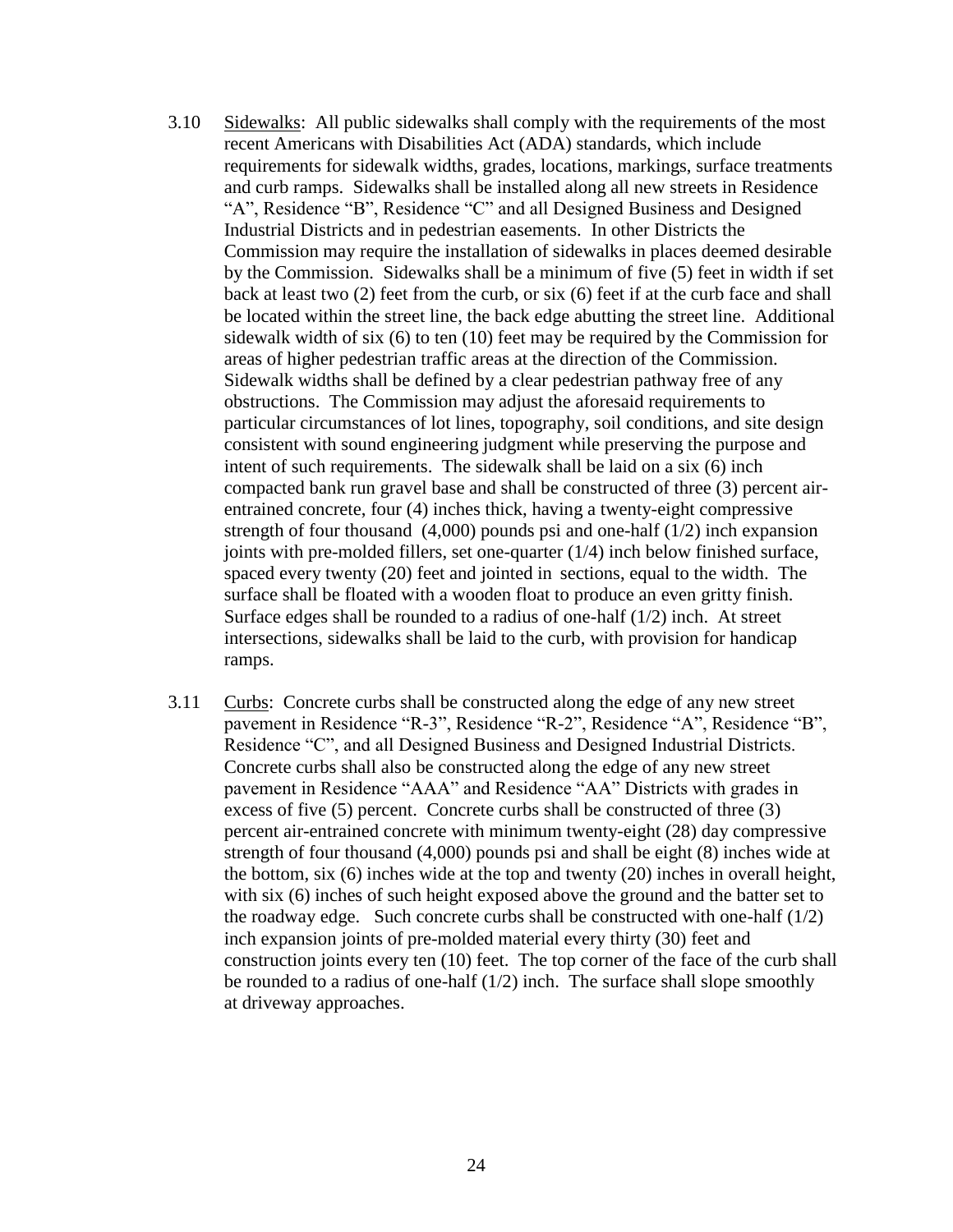- 3.12 Authorization of Construction: Construction and installation of roads, drainage and other subdivision improvements required by these Subdivision Regulations shall not be started until the proposed subdivision has received the approval of the Commission and all of the conditions of the approval have been met with been met with the exception of completion of improvements or posting of security to guarantee such completion. Prior to the start of construction the Town Engineer is to be notified in writing.
- 3.13 Excavation and Fill: All land excavation and filling within a subdivision shall be subject to Section 24 of the Zoning Regulations.
- 3.14 Driveways: Each lot in a subdivision shall be provided with a driveway apron. The apron shall extend from the edge of the paved portion of the road to the street line. In Residence "AAA", Residence "AA", and Residence "R-3" Districts, the apron shall be constructed of two (2) inch bituminous concrete pavement after compaction. The bituminous concrete shall meet the specifications of Section 3.3.4 of these Subdivision Regulations. In all other Districts, the apron shall be constructed of three (3) percent air-entrained concrete having a twenty-eight (28) day compressive strength of four thousand (4,000) pounds psi. The concrete shall be six (6) inches thick in Residential Districts and eight (8) inches thick in Designed Residence, Designed Business, Designed Research and Designed Industrial Districts and shall be reinforced with six (6) inch square number ten (10) gauge wire fabric. Both the bituminous concrete and reinforcement concrete aprons shall be laid on a six (6) inch thick bank run gravel base meeting the specifications of Section 3.3.2 of these Subdivision Regulations.
- 3.15 Grass Area: The area between the edge of pavement or the curb and the property line or the sidewalk, as well as cut on filled slopes outside the street line, shall be provided with a minimum depth of four (4) inches of top soil, fertilized and seeded with a good quality seed and mulched if necessary. The provisions of this section shall not apply to a subdivision within a Transportation/Commercial Park qualified pursuant to the provisions of Section 21.16.6 of the Zoning Regulations, which otherwise shall have an approved Landscaping plan submitted and approved pursuant to the provisions of Section 21.16.9 of the Zoning Regulations.
- 3.16 Utilities: Underground utilities shall be required in all subdivisions involving street construction. (Effective 5-14-93)